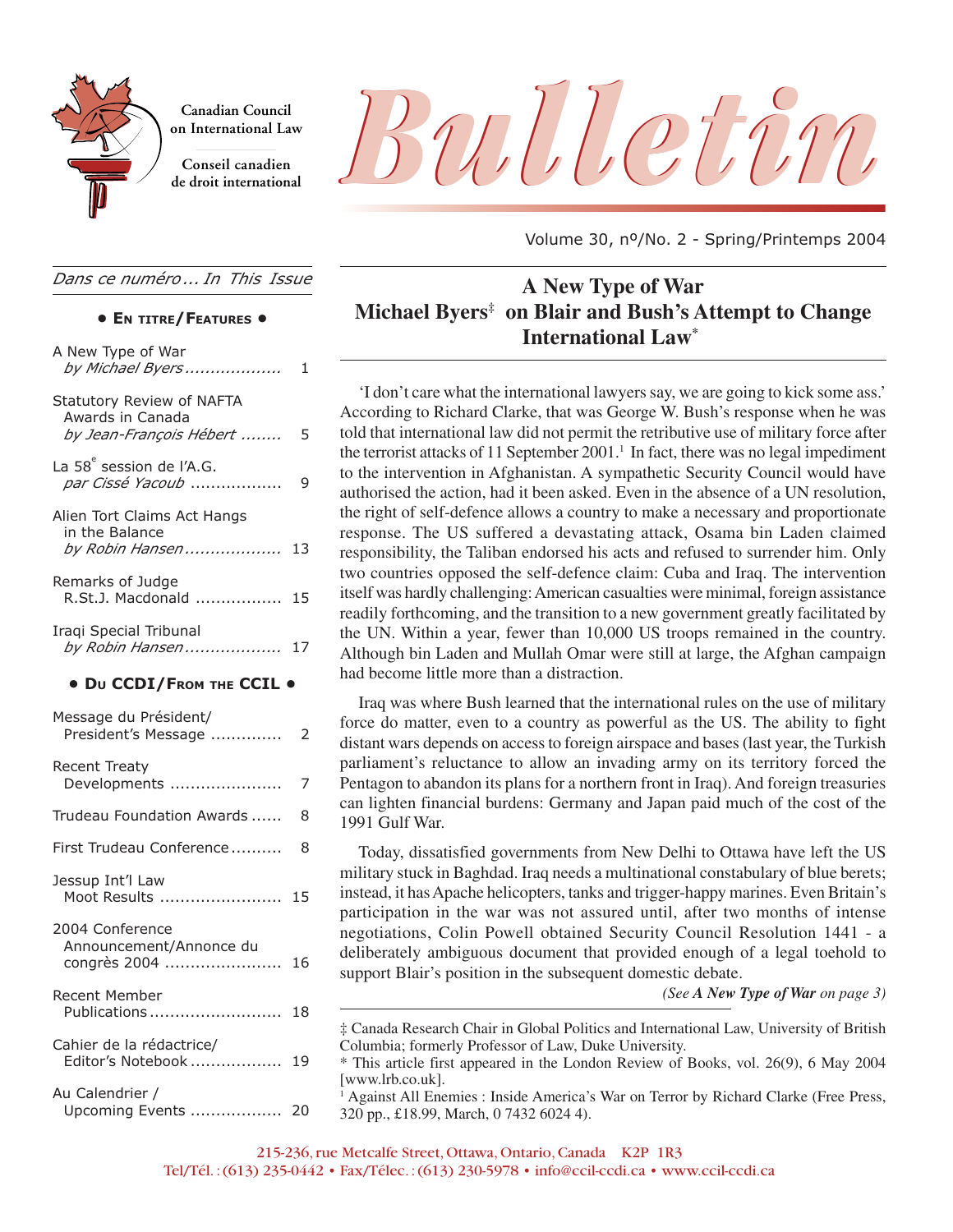#### Spring/printemps 2004

Spring is of course a time of rebirth. In this spirit I am delighted to announce the appointment of the Council's

new Executive Director, Ms. Jennifer Fieldhouse. Jennifer brings a wealth of enthusiasm, knowledge, skills and administrative know-how to this allimportant position for the Council. The holder of a degree in political science from Queen's University, Jennifer has 11 years' experience in international development work, focused particularly in the areas of accountability, social development and water and sanitation programmes. Jennifer also has extensive conference planning and fundraising experience. Indeed the Council is already benefiting from her multitudinous

skills, as she assumed the position of Executive Director on March 1. I invite all of you, when you are communicating with the Council's office or when you register for this fall's conference, to introduce yourselves to Jennifer and join me in welcoming her. We look forward to many years of fruitful collaboration.

Une des principales préoccupations de Jennifer et de l'exécutif à ce moment-ci, bien sûr, sera la planification du prochain congrès annuel. Les coprésidents du congrès, Don McRae et John Hannaford, ont déjà élaboré un programme préliminaire des plus attrayants sur le thème « La légitimité et l'imputabilité en droit international ». Vous en trouverez les détails ailleurs dans ce Bulletin. Parmi les points saillants, mentionnons le conférencier d'honneur Thomas Franck, qui parlera de la légitimité après les conflits au Kosovo et en Iraq, l'ambassadeur canadien aux Nations Unies Allan Rock, qui sera le conférencier invité lors du déjeuner du vendredi, Jonathan Fried, qui sera le conférencier invité lors du banquet, et John Jackson, qui dirigera les séances plénières consacrées à la souveraineté et la subsidiarité. De toute évidence, ce congrès sera l'événement de droit international de premier choix au Canada cette année, alors notez-en dès maintenant les dates dans votre agenda.

Le congrès aura lieu du 14 au 16 octobre 2004, au Fairmont Château Laurier à Ottawa. Planifiez votre horaire de façon à pouvoir vous joindre à nous dans la

capitale nationale pour une fin de semaine automnale à la fois agréable et intellectuellement stimulante.

Speaking of conferences, the Executive is currently considering an issue on which I would particularly welcome feedback from members. Due to a realignment of business plans, Kluwer International will no longer be publishing the Council's (or any other) conference proceedings. The Executive is in the process of considering new publication options, but has also taken this opportunity to examine more closely the format, role and importance of the conference proceedings.

A wide array of suggestions have been made, including no longer publishing conference proceedings at all, maintaining the status quo, publishing in different formats (e.g. online), or enhancing the current publication by increasing its editorial content and focus. Please share any views you may have on any of these options, or on the conference proceedings generally, either by writing to the Council's offices or by e-mailing me directly at president@ccil-ccdi.ca.

En terminant, je souligne à regret que Timothy Wilson, membre de notre exécutif, nous a remis sa démission récemment, après plusieurs années de loyaux services au Conseil. Au nom de tous les membres, je remercie Tim pour ses nombreuses contributions au fil des années. Je me fais votre porte-parole pour souhaiter la bienvenue au professeur Doris Buss, du Département de droit de l'Université Carleton, que l'exécutif a élu pour terminer le mandat de Tim.

On behalf of the Council, I wish you all a rejuvenating spring and summer! ∢

> **John H. Currie** President/Président

**Please note that all enquiries and suggestions related to the 2004 Conference can be sent to <conference@ccil-cddi.ca>.**

**Tous commentaires et suggestions relatifs au congrès 2004 peuvent être acheminés au comité organisateur par courriel à <conference@ccil-cddi.ca>.**



## **President's Message du président du président du président du président du président du président du président**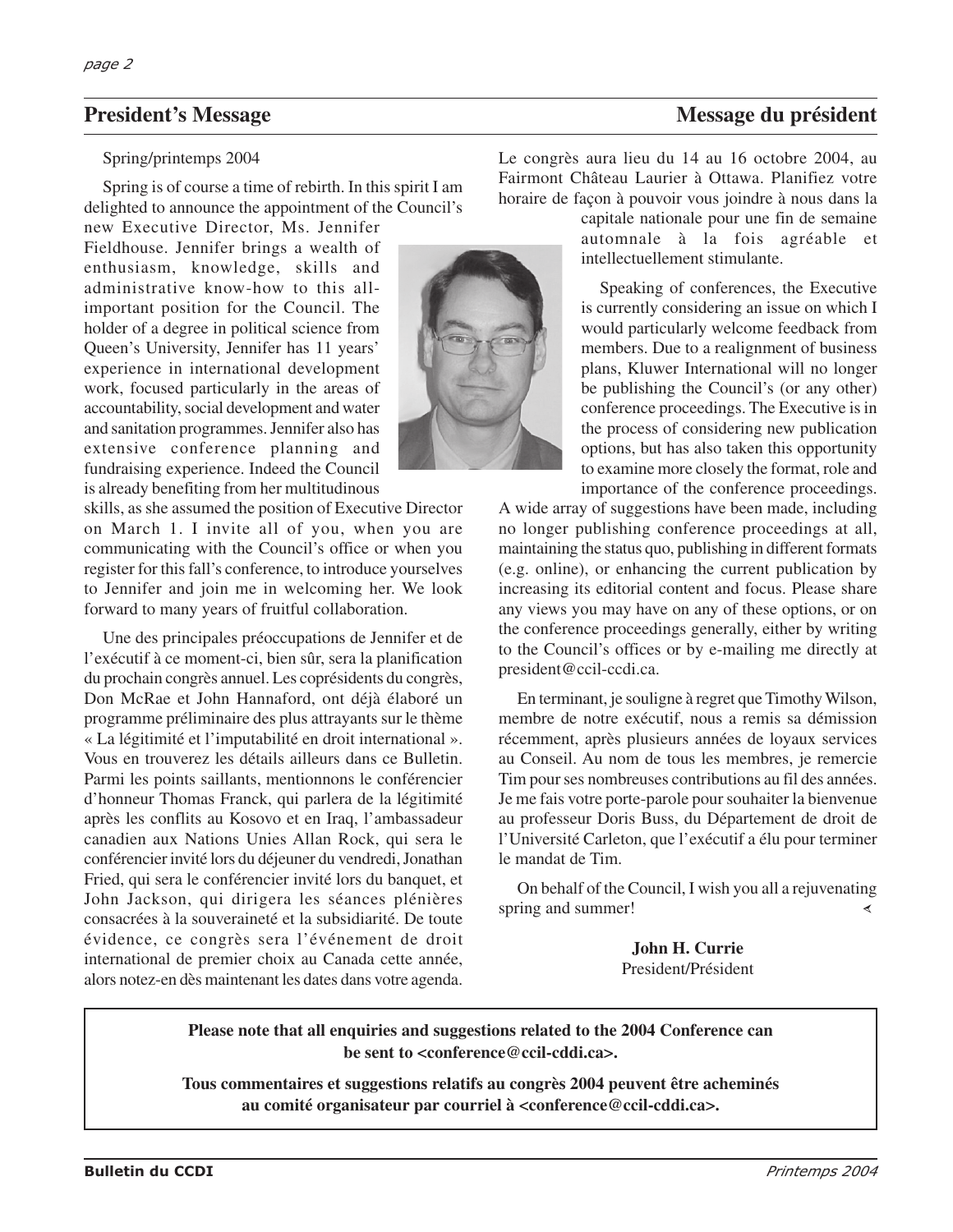#### *(continued from page 1 - suite de page 1)*

The Bush administration employs scores of seasoned lawyer-diplomats who devise justifications for its policies - or, if plausible justifications are not possible, work to change or obfuscate the law. Their efforts are reflected in the Bush doctrine of pre-emptive self-defence. When the president first announced this policy at West Point in June 2002, he made no attempt to claim a legal basis for it: 'We must take the battle to the enemy, disrupt his plans, and confront the worst threats before they emerge.' But from the lawyers' perspective, the policy unnecessarily implied that existing international law would have to be violated, since pre-emption, if allowed at all, was allowed only in the face of imminent threats. In the September 2002 National Security Strategy, the requirement of imminence reappears, together with the apparently reasonable assertion that it be adapted to the 'capabilities and objectives of today's adversaries', namely terrorists and rogue states.

The British government has, until recently, steered clear of the debate on pre-emptive action. Blair insists that the primary justification for the Iraq war was the enforcement of Security Council resolutions; this is now the only plausible argument left open to him, given that Iraq was hardly a threat to the UK. Blair's argument has the tenuous advantage of being divorced from facts on the ground. It claims, essentially, that the authorisation of intervention provided by the Security Council in 1990, after Iraq's invasion of Kuwait, was merely suspended and not terminated by the ceasefire resolution of the following year. The authorisation - so the argument goes - could therefore be reactivated if Iraq came into 'material breach' of its ceasefire obligations, one of which was the obligation to disarm. When Iraq failed to co-operate fully with that obligation, the US and Britain were entitled to go to war - all on the basis of the 1990 authorisation.

A fuller analysis - and one was undoubtedly provided by the Foreign Office - would have pointed out that the 1991 ceasefire resolution terminated rather than suspended the previous year's authorisation, and that the parties to the ceasefire were the Security Council and Iraq: the coalition states were subject and not party to the ceasefire, and any material breach could not have reactivated any right for them to use force independently. As for Resolution 1441, it neither specifies the legal consequences of material breach, nor expressly authorises military action. Indeed, following its adoption, all the

Council's members, including the US and Britain, publicly confirmed that it provided no 'automaticity'.

Blair didn't want to hear about any of this. Elizabeth Wilmshurst, the deputy Foreign Office legal adviser, resigned; her boss, Michael Wood, stoically remained in place and subsequently received a knighthood. Unusually, the holders of the Oxbridge chairs in international law, James Crawford and Vaughan Lowe, took a public stance against the government. The controversy continues, though Blair desperately wants to move on, but not, as he claimed in a speech in his Sedgefield constituency in March, to 'the economy, jobs, living standards, health, education, crime'. A man who fancies himself as a figure of global historical significance, he's already planning the next international campaign. The best evidence of Blair's shift in focus is his change of position on the international rules governing the use of force. At Sedgefield, he took the seemingly unnecessary step of embracing the Bush doctrine. Borrowing from the logic of the National Security Strategy, he argued that deterrence does not work against global terrorists and rogue states. Rather, the radical, risk-taking, hydraheaded nature of the threat requires a willingness to find and destroy it before it can grow: this is not just a necessity, but - according to Blair - 'a duty and a right'.

Remarkably, Blair went even further than Bush's lawyers would have the president go: back to the position initially asserted at West Point. The prime minister argued that this 'new type of war . . . forces us to act even when so many comforts seem unaffected, and the threat so far off, if not illusory'. Yet Blair is not freelancing: in February, Bush too cast aside legal niceties and reasserted the need for wide-reaching preventive action. In an unscripted television interview, he said: 'I believe it is essential - I believe it is essential - that when we see a threat, we deal with those threats before they become imminent. It's too late if they become imminent. It's too late in this new kind of war.' What seemed a blunder at the time is, in light of Blair's reiteration, beginning to look like policy - a policy that, by ditching the requirement of imminence, goes beyond pre-emptive selfdefence and into precautionary war.

Bush and Blair have apparently realised that even the lawyers' reformulation will not receive the widespread acceptance necessary to change international law. Most governments cannot engage in military action abroad, and so an extended right of pre-emption is not in their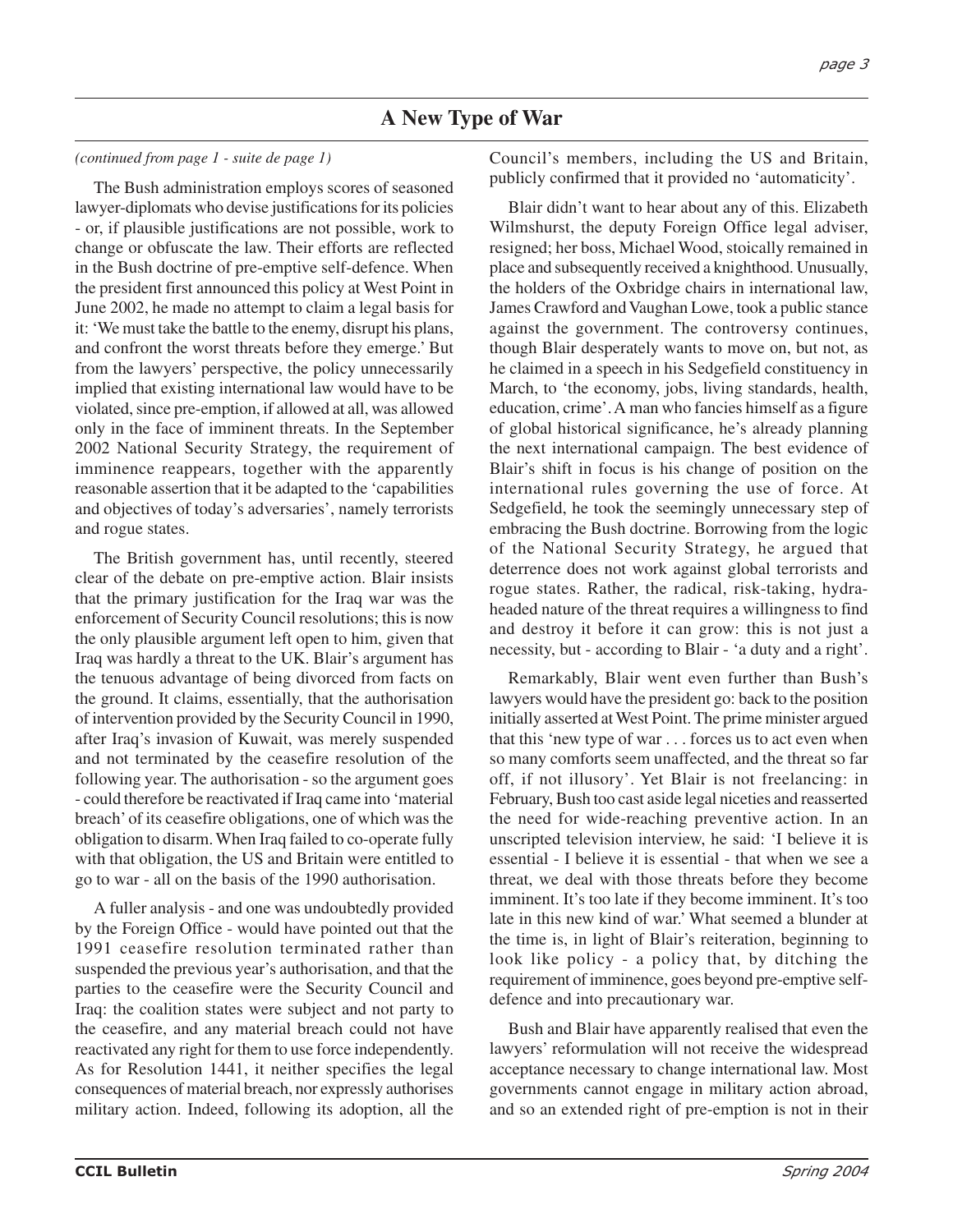interest (unless, of course, they've wholly aligned themselves with a powerful state). The lack of widespread interest, and the resulting lack of consent, would normally be determining factors in a legal system that has traditionally been based on the collective sovereign wills of the world's nearly two hundred nation- states. But Bush and Blair are not simply declaring their willingness to act illegally; instead, they're adopting a different conception of how international law is made.

This different conception is most apparent in something else Blair talked about at Sedgefield, the 'responsibility to protect'. As he explained: 'Before 11 September, I was already reaching for a different philosophy in international relations from a traditional one that has held sway since the Treaty of Westphalia in 1648; namely that a country's internal affairs are for it and you don't interfere unless it threatens you, or breaches a treaty, or triggers an obligation of alliance.' And this - Blair is explicit - means changing international law. Step one in his quest is the assertion, almost in passing, that the existing law allows for unilateral action in the face of a 'humanitarian catastrophe'. The term is drawn directly from the legal justification provided by the Foreign Office for the Kosovo war, and such a 'catastrophe' is defined by the presence of genocide, ethnic cleansing and mass rape. However, that attempt to establish a new law failed dismally. After Kosovo, the 133 developing states of the G77 twice adopted declarations unequivocally affirming the illegality of humanitarian intervention unless authorised by the UN. In late 1999, the Foreign Office suggested that the UN General Assembly discuss the idea of a carefully defined, limited right of unilateral humanitarian intervention; the proposal was attacked on so many fronts that it was quickly withdrawn. Canada's attempt to address the controversy over Kosovo involved the establishment of an independent commission charged with finding 'some new common ground'. The resulting report, 'The Responsibility to Protect', concluded that, 'as a matter of political reality, it would be impossible to find consensus . . . around any set of proposals for military intervention which acknowledged the validity of any intervention not authorised by the Security Council or General Assembly.'

Stymied at the UN, rejected by international commissions, the prime minister has decided to move beyond the requirements of state consent. With mindboggling audacity, he's made the concept of community his vehicle: 'The essence of a community is common rights and responsibilities. We have obligations in relation

to each other . . . And we do not accept in a community that others have a right to oppress and brutalise their people . . . We surely have a responsibility to act when a nation's people are subjected to a regime such as Saddam's.' Blair has also initiated a 'Countries at Risk of Instability Project' in Whitehall. An interdepartmental group has been asked to identify ways of 'improving the capacity of the international system' and advancing the 'agenda' of this notion of a responsibility to protect. The goal is to produce a final report this autumn, before the US presidential election, with a view to influencing - or perhaps counteracting - the report of a more globally representative panel, established by Kofi Annan, which is due to conclude its work in December.

Blair seems unable to grasp what it means to have a rule of law. In Sedgefield he said:

I understand the worry the international community has over Iraq. It worries that the US and its allies will, by sheer force of their military might, do whatever they want, unilaterally and without recourse to any rule-based code or doctrine. But our worry is that if the UN - because of a political disagreement in its Councils - is paralysed, then a threat we believe is real will go unchallenged.

This is a vision of power without accountability, exercised by benevolent leaders with the best interests of their subjects in mind. At the same time, it is reminiscent of a much earlier, natural law approach to international law - one that did not require broad-based consent and was instead imposed by the so-called 'civilised'. The prime minister is reaching for the international law of the crusaders and conquistadors.

All this will come as little surprise to many observers of the prime minister. But why, when Bush and Blair are hopelessly bogged down in Iraq and both running for reelection, do they feel it's worth the trouble to articulate a new vision for international law? Part of the answer lies in the continuing need for justification after the event. The other part of the answer, surely, lies in North Korea. Thanks to some extent to the current administration's abandonment of Bill Clinton's policy of engagement, North Korea has accelerated its weapons programmes and become more bellicose. Conveniently, this has helped to justify Bush's pet project of missile defence, the first, largely untested phase of which will become operational this autumn. And if missile defence works at all, its immediate usefulness would be to provide some protection against a very small number of primitive missiles, such as those North Korea might possess, thus

*(See A New Type of War on page 14)*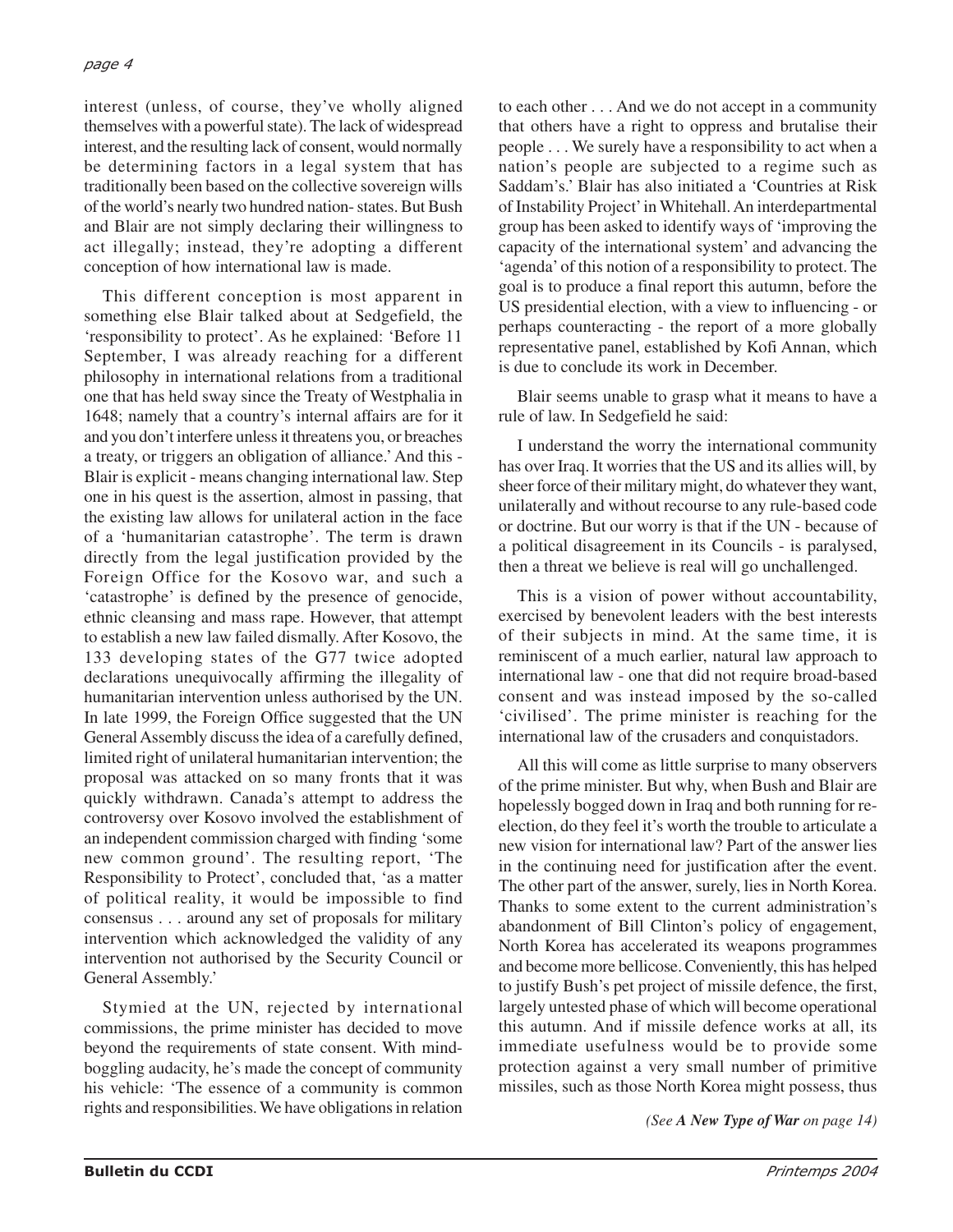## **Statutory Review of NAFTA Awards in Canada: Whose Submission to Arbitration?**

#### **by Jean-François Hébert\***

The North American Free Trade Agreement recently celebrated its tenth birthday on January  $1<sup>st</sup>$  2004. The Treaty was concluded to ensure, amongst other things, a predictable commercial framework for business planning with a view to substantially increasing investment opportunities in the territories of Canada, the United States and Mexico (the "State-parties"). Some of the tools with which NAFTA seeks to achieve this objective may be found in Chapter Eleven of the Treaty that contains provisions to promote investment liberalization and to protect foreign investors and their investments in the territory of the NAFTA parties.

One Chapter that has received a lot of attention is Chapter Eleven. The Chapter empowers foreign investors to initiate binding international arbitration against a Stateparty that the investor alleges has breached certain obligations under Part "A" of Chapter Eleven or Articles  $1503(2)$  or  $1502(3)(a)$  of the NAFTA. The most often invoked obligations include the National Treatment obligation (Article 1102), the Minimum Standard of Treatment obligation (Article 1105) and the obligation not to expropriate an investment of an investor of another State-party except in certain circumstances (Article 1110).

Awards rendered by *ad hoc* Tribunals constituted pursuant to Chapter Eleven are final and binding upon the parties to the dispute.<sup>1</sup> However, an unsuccessful party may request the revision or the annulment of the award before a domestic court of competent jurisdiction. In Canada, these procedures entail filing an application with a provincial superior court or the Federal Court of Canada pursuant to either one of the provincial or federal acts that have all incorporated the substance, if not the actual wording, of the *Model Law on International Commercial Arbitration* as adopted by the United Nations Commission on International Trade Law (the "Model Law"). $2$ 

Pursuant to Article 34 of the Model Law, an arbitral award may be set aside by a court if, amongst other grounds, the award "deals with a dispute not contemplated by or not falling within the terms of the submission to arbitration, or contains decisions on matters beyond the scope of the submission to arbitration." Article 36, which allows a court to refuse recognition or enforcement of an arbitral award, contains an identical ground.

Since the investor-State dispute settlement regime of NAFTA became available to American, Canadian and Mexican investors on January 1<sup>st</sup>, 1994, Tribunals set up pursuant to Chapter Eleven have rendered final decisions in a total of nine investment disputes. Of these nine decisions, three have been challenged before domestic Courts and of these three decisions all have been challenged before Canadian courts on the grounds, amongst others, that the award exceeded the scope of the submission to arbitration.

On May 2, 2001 the Supreme Court of British Columbia rendered the first of these three decisions in *United Mexican States* v. *Metalclad Corporation*  $("Metalclad")<sup>3</sup>$ . In that case, Mexico brought an application to set aside an award ordering it to pay damages to an American investor. The award held that Mexico's failure to grant the investor, an American waste disposal company, a municipal license to operate its hazardous waste treatment facility and landfill site located in Mexico and a municipal decree declaring the area where the facility and site were located an ecological zone, constituted a breach of Articles 1102, 1105 and 1110 of the NAFTA for which the investor was entitled to damages.

Mr. Justice Tysoe granted in part Mexico's application to set aside the award. According to the Court, the Tribunal decided the dispute on the basis of transparency obligations that are not part of the obligations that can be sanctioned through the investor-State dispute settlement process. The Court therefore found that the Tribunal had decided a matter that was beyond the scope of the submission to arbitration within the meaning of Article  $34(2)(a)(iii)$  of the Model Law. However, the Court refused to set aside the award entirely since it found that the Tribunal's finding that the impugned ecological decree constituted a measure "tantamount to expropriation" in violation of Article 1110 of the NAFTA was not "beyond the scope of the submission to arbitration."

<sup>\*</sup> Jean-François Hébert is Counsel, Trade Law Bureau (JLT), International Trade Canada. The views expressed in this article are those of the author only. They do not necessarily reflect those of International Trade Canada or otherwise of the Government of Canada, and may not be attributed to them.

 $<sup>1</sup>$  Article 1136(1) of the NAFTA</sup>

<sup>&</sup>lt;sup>2</sup> United Nations document  $A/40/17$ , Annex I

 <sup>(2001), 89</sup> B.C.L.R. (3rd) 359, 14 B.L.R. (3rd) 285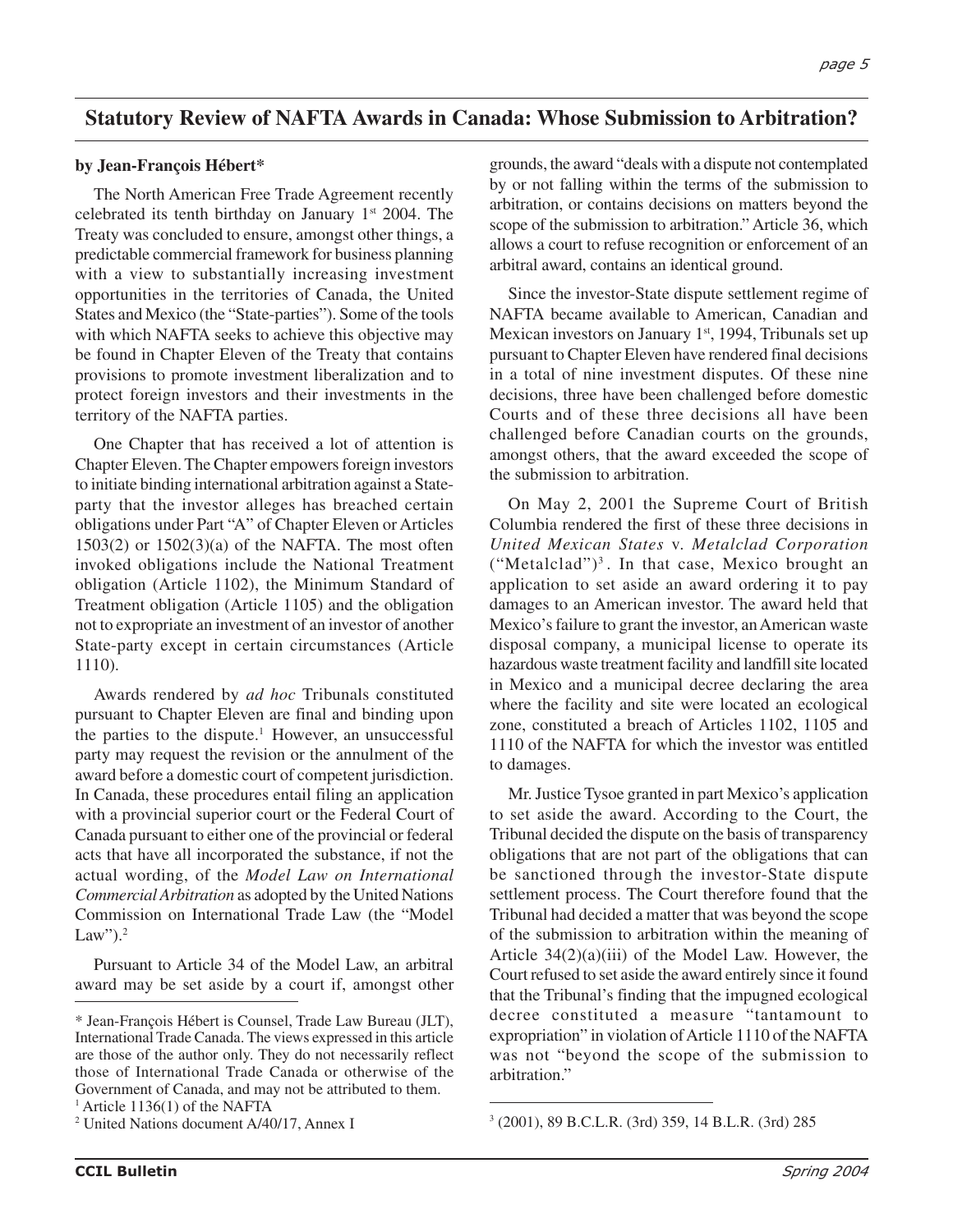Mr. Tysoe's judgment in *Metalclad* was criticized by those who saw in the decision a dangerous shift away from the traditional deference and reserve shown by Canadian courts towards commercial arbitration awards. According to the critics, the decision had the potential to undermine the autonomy of the arbitration system and the public's perception of the suitability of Canada as a place to conduct international arbitrations.4 As we shall see, recent decisions of the Ontario Superior Court of Justice and the Federal Court should lay these fears to rest.

Late last year, on December 3, 2003, the Ontario Superior Court rendered its judgment in *United Mexican States* v. *Marvin Roy Feldman Karpa* ("Feldman").5 The matter involved another Mexican application to set aside an arbitral award rendered by a Chapter Eleven Tribunal. As in *Metalclad*, Mexico based its application on Article 34 of the Model Law. In that case, the investor, a U.S. citizen, submitted a claim on behalf of a Mexican registered foreign trading company and exporter of cigarettes. The investor alleged that Mexico denied it the benefit of a law that allowed certain tax rebates to exporters in breach of Articles 1102, 1105 and 1110 of the NAFTA.

In its application before the Court, Mexico alleged that it was unable to present its case since the Tribunal had drawn impermissible inferences from its failure to disclose confidential taxpayer information in compliance with Mexican laws that prohibit disclosure of personal taxpayer information. In addition, Mexico argued that the Tribunal had exceeded the scope of the submission to arbitration because the Tribunal's negative inference conflicted with mandatory rules for the conduct of investor-State arbitrations contained in Article 2105 of the NAFTA. That provision affirms that Parties cannot be required to disclose information contrary to a Party's law protecting personal privacy.

Mr. Justice Chilcott dismissed Mexico's application. In doing so he showed considerable deference to the Tribunal. The Court stated that the grounds for review found in Article 34 of the Model Law are extremely limited and do not allow it to review what it characterized as findings of fact made by the Tribunal. The Court also disagreed with Mexico that it was hindered in its ability to present its case due to its domestic privacy law. Further,

the Court considered it "improper" for the applicant to raise an argument based on Article 2105 on review when the record does not show that this argument was raised or dealt with before the Tribunal. Mr. Justice Chilcott also referred to the factors considered by Canadian superior courts seized with a judicial review application of an administrative tribunal to support his conclusion that the Court ought to show deference to the Tribunal's decision. Mexico has appealed the decision.

Finally, on January 13, 2004, the Federal Court issued its judgment in *Canada* v. *S.D. Myers Inc.* ("Myers").6 The matter involved an application by Canada to set aside an award rendered against it by a Chapter Eleven Tribunal. The Tribunal was set up to resolve a claim by S.D. Myers, an American corporation that processes and disposes of PCB waste, alleging that Canada's ban on the export of PCB waste from Canada to the United States violated, amongst other, Articles 1102 and 1105 of the NAFTA.

Canada's application, as Mexico's applications in *Metalclad* and *Feldman*, was based on Article 34 of the Model Law. One of Canada's main arguments was that the Tribunal had exceeded the scope of the submission to arbitration by incorrectly finding that S.D Myers Inc. was an investor for the purposes of Chapter Eleven although it did not hold any equity interest in its alleged investment, a Canadian corporation. According to Canada, S.D. Myers was not an investor and was therefore not entitled to invoke the investor-State dispute settlement provisions of Chapter Eleven.

In his judgment, Mr. Justice Kelen cited with approval the decisions rendered in *Metalclad* and *Feldman* in support of the proposition that the Court's jurisdiction to set aside arbitration awards is limited to the grounds set out in Article 34 of the Model Law. Echoing Mr. Justice Lebel's reasons in *Desputeaux* v. *Éditions Chouette (1987) Inc.7* rendered less than a year earlier, Mr. Justice Kelen found that the "pragmatic and functional" approach devised by the Supreme Court of Canada to review the legality of decisions rendered by administrative tribunals subject to the superintending and reforming power of superior courts "cannot be used to create a standard of review not provided for in Article 34 of the Code."

Essentially, Mr. Justice Kelen rejected Canada's argument on the grounds that it constituted an objection to the jurisdiction of the Tribunal that should have been <sup>4</sup> See for example Charles H. BROWER II, *Investor-State* raised not later than in Canada's Statement of Defence

*Disputes Under NAFTA: The Empire Strikes Back*, (2001) 40 CLMJTL 43.

<sup>5</sup> (3 December 2003), Ottawa 03-CV-23500

<sup>6</sup> 2004 FC 38, 5 C.E.L.R. (3d) 166

<sup>7</sup> [2003] 1 S.C.R. 178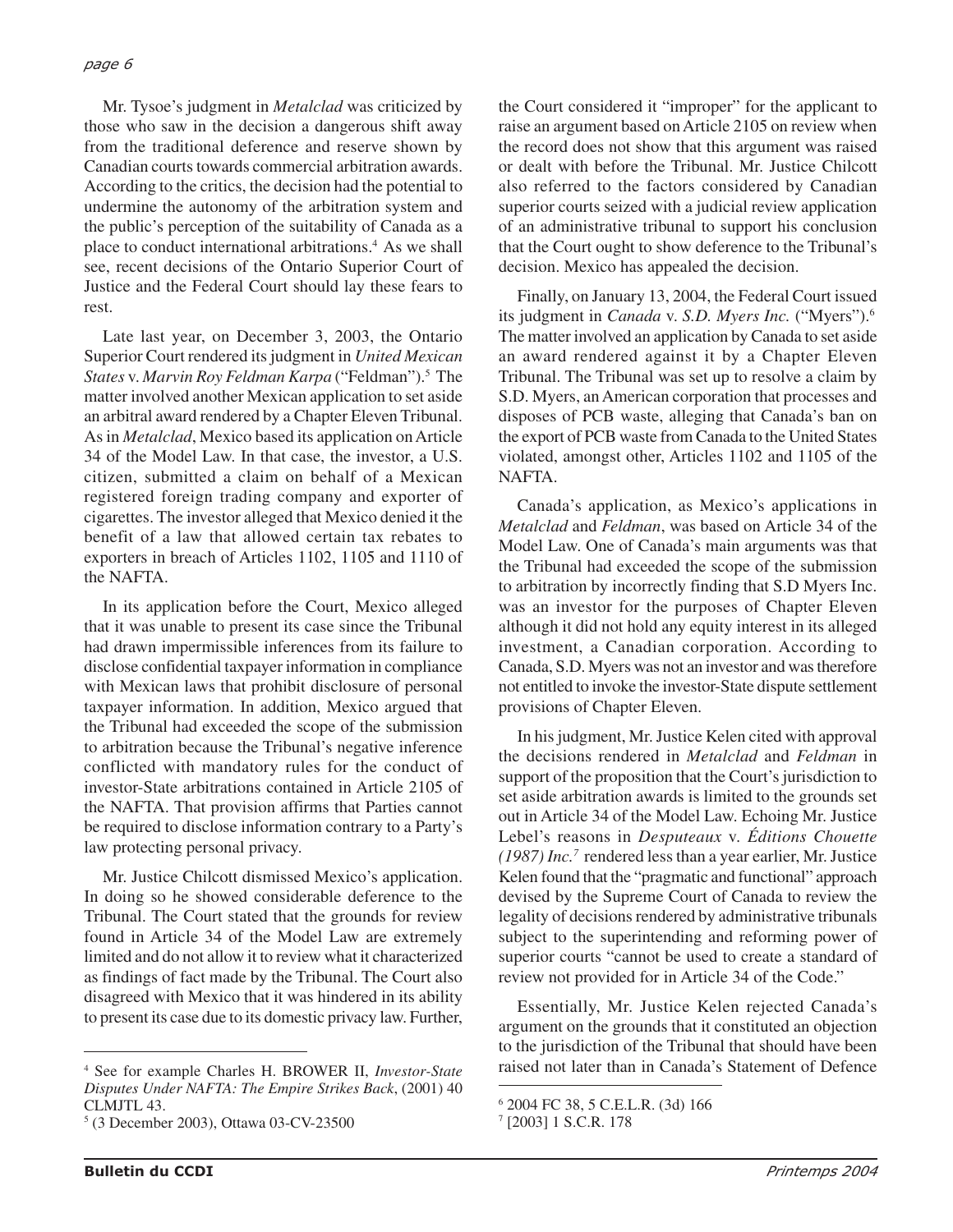pursuant to Article 21 of the *UNCITRAL Arbitration Rules.* Although the Court dismissed Canada's applications on procedural grounds, the Court also dealt with Canada's substantive arguments in *obiter dictum*.

The Court relied on the pragmatic and functional analysis, which it found relevant to determine the standard of review as opposed to the grounds of review. The Court reviewed the Tribunal's definition of the words "investor" and "investment of an investor of a Party" according to the standard of correctness and the application of the definitions to the facts according to the standard of reasonableness. In the end, Mr. Justice Kelen found that the Tribunal's interpretation of the pertinent definition was correct and its application to the facts reasonable. He therefore dismissed Canada's challenge to the jurisdiction of the Tribunal.

While the decisions in *Feldman* and *Myers* demonstrate considerable deference towards the tribunals, and should therefore alleviate the fears expressed by critics of the *Metalclad* ruling, they also highlight the difficulties of applying Articles 34 and 36 of the Model Law to deal with awards rendered by Tribunals set up to settle investor-State investment disputes.

Indeed, while it can be relatively easy to identify the terms of the submission to arbitration and determine the scope of the submission to arbitration when a court is seized of a challenge to a private commercial arbitration, the task is more difficult in the context of an investor-State investment dispute where there is no consensual arbitration agreement in the ordinary sense of the word. Parties to a private commercial arbitration must come to a prior understanding as to the dispute and matters they want to remit to arbitration, which will often be conveniently evidenced in a writing. On the other hand, all a claimant needs to do under Chapter Eleven of the NAFTA in order to seize a tribunal of a dispute is to submit a claim within specified time periods and waive its rights to submit the dispute to other dispute settlement procedures. If the claimant satisfies these requirements, the State-party will be deemed to have consented to the arbitration pursuant to Article 1122 of the NAFTA and an *ad hoc* Tribunal will be set up to address each and every claim made. The difficulties highlighted by the *Feldman* and *Myers* rulings stem from the fact that, according to the interpretation of the Model Law retained by these rulings, the Model Law does not provide any review mechanisms by which a State-party can challenge a finding by a Tribunal which would have the effect of extending the investor-State dispute settlement process to matters submitted to arbitration by the investor but which were not contemplated by the Parties to the NAFTA. If this is correct, Tribunals could decide disputes that the State-parties never intended to submit to the investor-State dispute resolution process and such decisions could not be reviewed.

Courts seized of future challenges to NAFTA awards should recognize that, while it may seem paradoxical, judicial intervention is sometimes necessary to safeguard the autonomy of the disputing parties' will to submit a dispute to arbitration. ∢

# **Recent Treaty Developments**

#### **MULTILATERAL TREATIES:**

-*United Nations Convention against Corruption*, adopted by the G.A. of the U.N. on 31 October 2003 in New York, not yet in force (signed by Canada on 21 May 2003).

-*Stockholm Convention on Persistent Organic Pollutants*, adopted 22 May 2001 in Stockholm, entered into force 17 May 2004 (signed and ratified by Canada on 23 May 2001).

#### **BILATERAL TREATIES:**

-*Convention between Canada and Romania for the Avoidance of Double Taxation and the Prevention of Fiscal Evasion with respect to Taxes on Income and on Capital*, signed 8 April 2004 in Ottawa, not yet in force.

-*Agreement between the Government of Canada and the Government of Norway regarding the sharing of forfeited or confiscated assets or their equivalent funds*, signed 25 March 2004 in Ottawa, not yet in force.

-*Exchange of Notes constituting an agreement to amend the Agreement between the Government of Canada and the Government of the Kingdom of Denmark relating to the delimitation of the continental shelf between Greenland and Canada done at Ottawa on 17 December 1973*, signed 20 April 2004 in Copenhagen, not yet in force. (RH)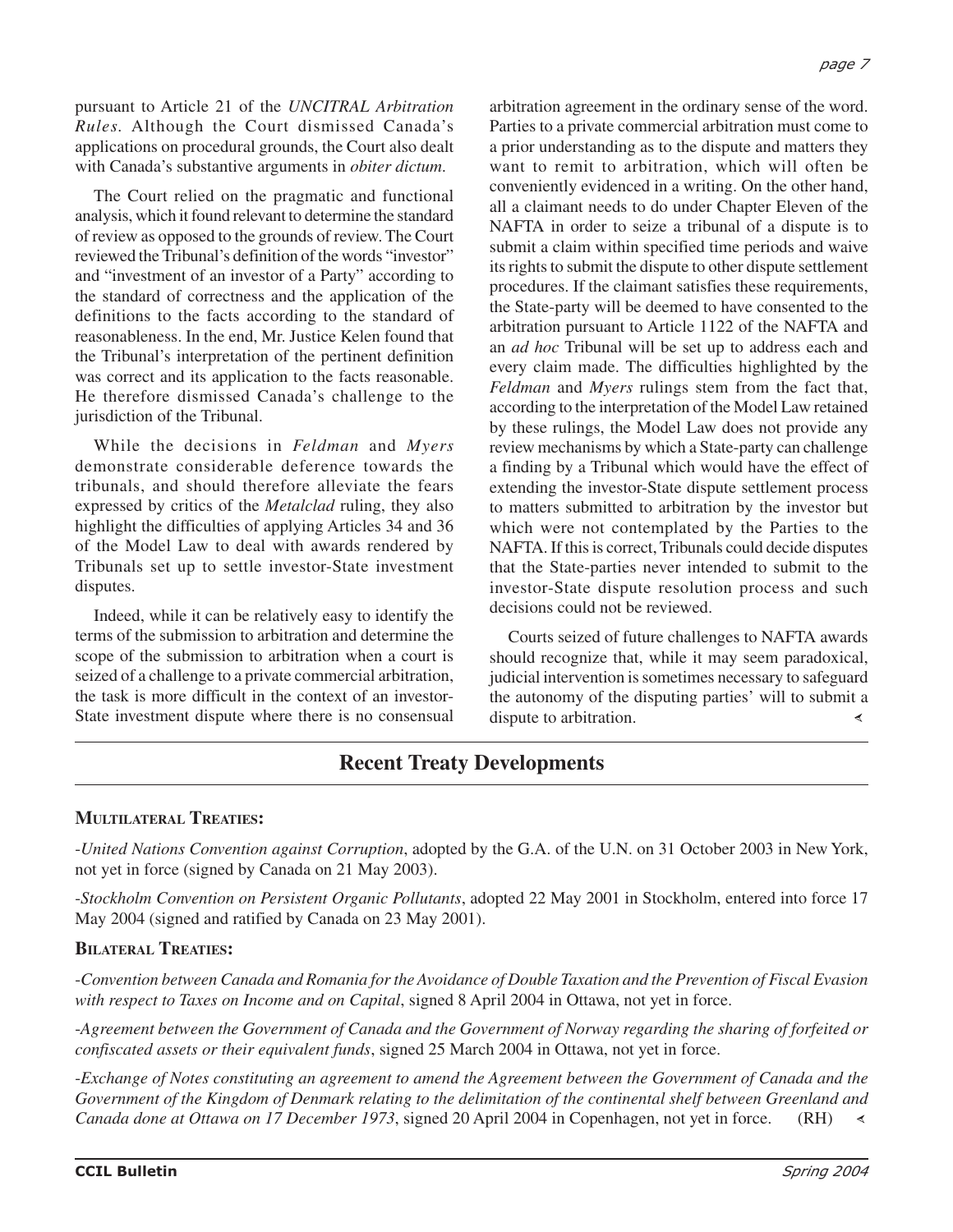## **Trudeau Foundation Awards**

Endowed by the Government of Canada in 2002, the Pierre Elliott Trudeau Foundation manages three programmes in its promotion of outstanding research and dialogue on issues of major societal importance to Canada and the world. Trudeau Foundation *Fellows, Mentors* and *Scholars* are selected annually by the nonpartisan organization. All recipients must be engaged in one or more of the Foundation's



four themes: human rights and social justice, responsible citizenship, Canada and the world, and humans and their natural environment. The Foundation will provide regular opportunities for the awardees to meet together, and will sponsor major public events. Ultimately, the goal is to enhance public debate and to provide Canadians with a deeper experience of deliberative democracy.

Both the Fellows and Mentors programmes are unsolicited awards given to either Canadians or foreign nationals. The Foundation presents up to five Fellowships to creative thinkers with outstanding communication abilities. Fellows receive \$150,000 disbursed over 3 years, with another \$25,000 per year available for approved travel and research expenses. On April 29, 2004, Ann Dale, Roderick A. Macdonald, Rohinton Mistry, Donald J. Savoie and Daniel M. Weinstock were named as this year's Fellows. Last year's Fellows were Danielle Juteau, David Ley, Janice Gross Stein and James Hamilton Tully.

Trudeau Foundation Mentorships are awarded to up to

12 outstanding professionals. Mentors work with Trudeau Foundation Scholars and are selected for their creativity in policy analysis and implementation in government, business, the voluntary sector, the professions or the arts. Mentorships are for one year, but may be renewed for a second year. An honorarium of \$20,000 is given and another \$15,000 per year is available for approved travel expenses. On October 15,

2003 the Foundation announced its first group of Mentors, naming Louise Arbour, Allan E. Blakeney, Elizabeth Dowdeswell, L. Yves Fortier, Michael Harcourt, Judith Maxwell and Ken Wiwa.

Unlike the Fellows and Mentors programmes, individuals may apply to the Scholars programme. Up to 15 scholarships valued at \$200,000 each are awarded annually to leading doctoral students. Selection criteria include academic achievement, ability to engage in scholarly exchange and the intention to work in an area related to one or more of the Foundation themes. This year's Scholars will be announced in June and up to 25% of the recipients may be foreign nationals studying in Canada. Foundation Scholars in 2003 were Caroline Allard, Anna-Liisa Aunio, Jay Batongbacal, Pascale Fournier, Julie Gagné, Ginger Gibson, D.M. Lavell-Harvard, Robert Leckey, James Milner, Robert Lee Nichols, Anna Stanley and Sophie Thériault. Information on the 2005 Doctoral Scholarships Programme will be posted on the Trudeau Foundation website in August 2004. (RH)

Source: http://www.trudeaufoundation.ca

## **The First Trudeau Public Policy Conference**

Entitled « Ideas *Move* : Sharing Knowledge Across Cultural Boundaries and Security Barriers », the conference will be held in Montreal from 14-16 October 2004.

"Ideas move today at an astonishing rate. Formal and informal networks of people – scientists, policymakers, scholars, government leaders, and activists – create knowledge and share it. Knowledge networks transcend physical and cultural borders. These networks are by no means neutral in their political goals or effects, and they can operate to exclude 'outsider' ideas. Yet the capacity of knowledge networks to influence public policy globally and within states is increasing dramatically. At the same time, all societies cope with intensifying perceptions of threat, including fears of terrorism,

pandemic disease, food safety, and cultural assault and assimilation. Governments and other social actors close down or restrict routes of communication, physical movement and, ultimately, the sharing of knowledge. New technologiesand ideologies emerge that both hasten and retard the movement of ideas. These phenomena are present globally, including in Canada. How will these forces shape the future? What compromises will emerge? How will they change our lives and our societies? The first Trudeau Public Policy Conference will explore the choke points and channels that affect the ebb and flow of ideas, and participants will identify opportunities for social, political and cultural action." Source: <http:// www.trudeaufoundation.ca/2004conf.asp>.∢

≺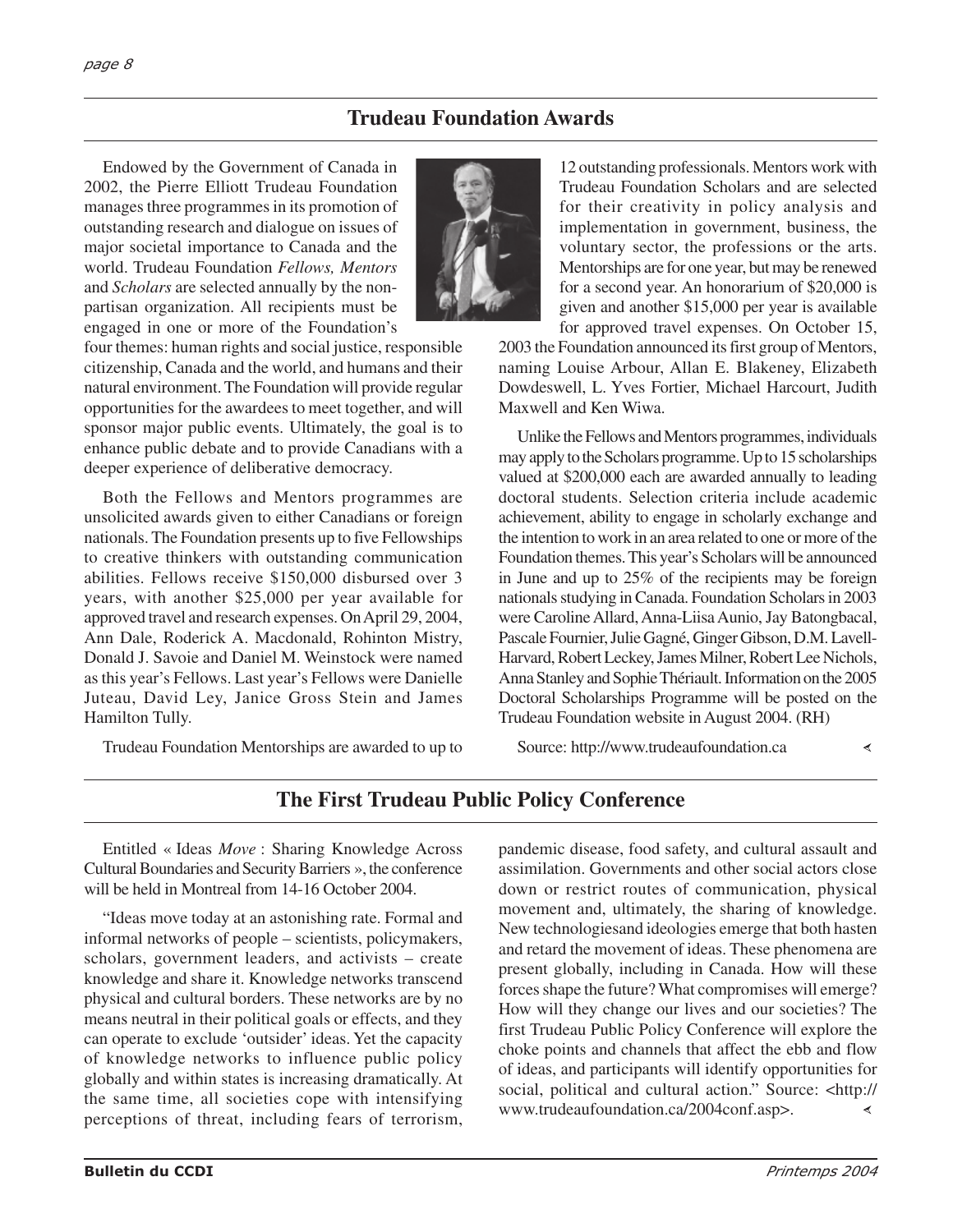# **La 58e Session de l'Assemblée Général de l'ONU et le Rapport de la Sixième Commission**

#### **par Cissé Yacouba**\*

La version complète de cet article, avec notes infrapaginales, sera disponible sur le site web du CCDI.

#### **Introduction**

L'Assemblée générale de l'ONU, lors de sa 58e session et en sa 72e séance plénière, a adopté le 9 décembre 2003 plusieurs projets de résolutions qui lui ont été soumis par la Sixième Commission (Commission juridique). Certaines résolutions ont porté sur des problèmes classiques de droit international (ex : la responsabilité des États et les immunités juridictionnelles). D'autres par contre, sous la poussée des divergences ou même des convergences entre les intérêts étatiques et ceux de la communauté internationale, ont été perçus comme de nouveaux défis nécessitant l'élaboration de nouvelles règles juridiques internationales. S'inscrit dans cette catégorie la problématique du clonage humain à des fins thérapeutiques ou de reproduction.

L'Assemblée a également adopté d'autres résolutions, portant notamment sur le développement progressif des principes et normes du droit international concernant le nouvel ordre économique international ; l'assistance des Nations Unies en vue d'une diffusion et d'une compréhension plus large du droit international ; les activités de la Commission des Nations Unies pour le Droit Commercial International (CNUDCI) et celles de la Commission de Droit International (CDI) ; les relations entre le pays hôte et les missions diplomatiques auprès de l'Organisation des Nations Unies ; la Cour pénale internationale, la Charte des Nations Unies et l'affermissement du rôle de l'Organisation ; le terrorisme international, la portée juridique de la Convention relative à la sécurité du personnel des Nations Unies et du personnel associé ; l'octroi du statut d'observateur à certaines communautés ; et enfin, l'administration de la justice à l'Organisation des Nations Unies.

#### **Programme d'assistance des NU aux fins de l'enseignement, de l'étude, de la diffusion et d'une compréhension plus large du droit international**

L'Assemblée générale a adopté, sans vote<sup>1</sup>, la résolution relative à ce point en autorisant le Secrétaire général à mettre en œuvre les activités prévues pour les années 2004 et 2005 et a décidé que siègeraient au sein du Comité Consultatif pour le Programme d'Assistance des Nations Unies créé à cet effet, 25 États membres selon la répartition géographique suivante : 6 États d'Afrique, 5 États d'Asie, 3 États d'Europe orientale, 5 États d'Amérique latine et des Caraïbes, et 6 États d'Europe occidentale et autres. Les activités du Comité Consultatif débuteront dès le 1<sup>er</sup> janvier 2004 et se poursuivront pour une période de quatre ans.

#### **Immunités juridictionnelles des États et de leurs biens**

La résolution sur la Convention relative aux immunités juridictionnelles des États et de leurs biens a été adoptée sans vote par l'Assemblée générale. Si la Sixième Commission a cru devoir revenir sur cette question, cela prouve bien que le droit actuellement applicable pèche par des insuffisances ou des imprécisions qui ne sont pas encore levées. L'Assemblée générale, bien qu'ayant adopté la résolution sur ce point, au demeurant fort controversé, a cependant exprimé le souhait que s'opère une harmonisation des législations nationales menant à une plus grande clarté du droit positif en la matière. Pour ce faire, le Comité Spécial en charge d'étudier plus à fond cette question s'est réuni du 1<sup>er</sup> au 5 mars 2004 avec pour mandat précis de formuler un préambule et des clauses finales qui permettront l'élaboration complète de la Convention sur les immunités juridictionnelles des États et de leurs biens. L'Assemblée générale a prié le Comité Spécial de lui faire un compte rendu de ses travaux lors de sa 59<sup>e</sup> session en 2004.

#### **Rapport de la CNUDCI sur les travaux de sa 36e session**

Étant le principal organe juridique des Nations Unies en charge des questions relevant du droit commercial international, la CNUDCI a été exhortée par l'Assemblée générale à renforcer ses efforts de coopération et de coordination avec, d'une part, les institutions de Breton

<sup>\*</sup> LL.D., chargé de cours à la Faculté de droit de l'Université d'Ottawa, juriste-conseil en droit de la mer / droit maritime. L'auteur a pris part à la session en qualité de conseiller juridique pour la Côte d'Ivoire.

<sup>&</sup>lt;sup>1</sup> C'est la procédure qui consiste à ne pas soumettre aux votes lors des séances plénières de l'Assemblée générale, les résolutions ou projets de résolution de la Sixième Commission ou de toute autre commission dès lors qu'un consensus a été obtenu au cours des travaux des différentes commissions.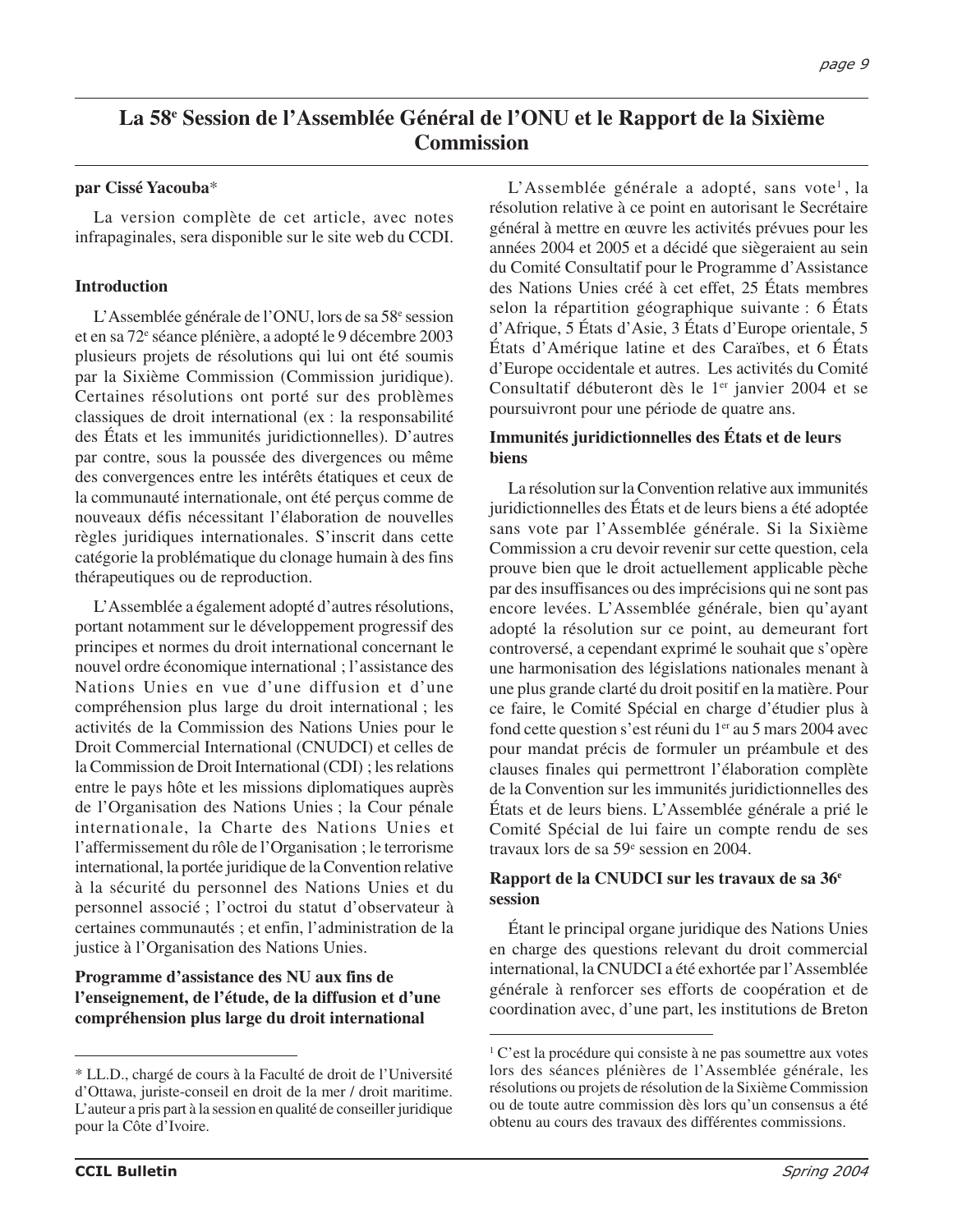Woods que sont la Banque Mondiale et le Fonds Monétaire International et d'autre part, avec les Commissions économiques régionales et d'autres organisations internationales.

L'Assemblée générale a souhaité par ailleurs que les objectifs ci-après décrits soient atteints :

- Que la CNUDCI propose des normes internationales largement acceptées en matière commerciales en référence à ses propres objectifs et ceux des institutions financières internationales
- Que le PNUD, les organismes d'aide au développement et les gouvernements continuent d'appuyer le Programme de formation et d'assistance technique de la CNUDCI
- Que de l'aide financière au titre des frais de voyage soit accordée aux États membres de la CNUDCI les moins nantis en vue de favoriser une participation plus large aux sessions de cette Commission et de ses groupes de travail
- Qu'en vue d'accélérer le processus d'entrée en vigueur des Conventions CNUDCI pour l'unification et l'harmonisation des règles du droit commercial international, les États non encore parties signe, ratifie ou adhère à ces conventions
- Que le *Guide législatif de la CNUDCI sur les projets d'infrastructures à financement privé* et les *Dispositions législatives types de la CNUDCI*soient disponibles et largement diffusés et que tous les États en tiennent compte lorsqu'ils doivent réviser leurs législations ou adopter des lois en matière de financement privé portant sur la construction et l'exploitation d'infrastructures publiques

#### **Rapport de la CDI sur les travaux de sa 55e session**

L'Assemblée générale a rappelé l'importance de la poursuite par la CDI de l'œuvre de codification, du développement progressif du droit international et des sujets inscrits à son programme. Elle a invité par ailleurs les États à fournir des informations à la CDI sur leur pratique en matière d'actes unilatéraux, de législations nationales ou d'accords bilatéraux portant sur la gestion transfrontalière des « ressources naturelles partagées ». Elle a en outre prié le Secrétaire général d'inviter les États et les organisations internationales à fournir des informations sur leurs pratiques relativement à la question ainsi libellée : « Responsabilité des organisations internationales, en particulier sur les cas dans lesquels des États membres d'une organisation internationale peuvent être considérés comme responsables des actes de cette organisation. » L'Assemblée générale a également invité la CDI à continuer de prendre des mesures pour améliorer son efficacité et sa productivité et a encouragé les États membres à examiner la possibilité de se faire représenter par des conseillers juridiques pendant la dernière semaine au cours de laquelle la Sixième Commission examinera le rapport de la CDI de façon à ce que les questions de droit international soient examinées à un niveau élevé. L'Assemblée a décidé que ladite semaine serait désormais appelée « semaine du droit international »

La CDI tiendra sa prochaine session à Genève du 3 mai au 4 juin et du 5 juillet au 6 août 2004. Quant à la Sixième Commission, elle commencera ses travaux sur le rapport de la CDI le 1<sup>er</sup> novembre 2004.

#### **Rapport du comité des relations avec le pays hôte**

La résolution portant sur le « Rapport du Comité des relations avec le pays hôte » a été adoptée sans vote par l'Assemblée générale. Conformément aux recommandations dudit Comité, l'Assemblée générale a prié le pays hôte (les États-Unis) de résoudre par la négociation, les problèmes relatifs aux privilèges et immunités dus aux délégations et aux missions accréditées auprès de l'ONU. En effet, il convient de rappeler que le stationnement des véhicules diplomatiques dans la ville de New York est au cœur de la controverse entre le pays hôte et certaines missions diplomatiques qui se sentent lésées par la réglementation sur le stationnement et la sanction consistant à ne pas renouveler les plaques d'immatriculation des véhicules des diplomates. L'Assemblée générale a prié le pays hôte de lever les restrictions imposées en cette matière afin de faciliter le fonctionnement normal des missions permanentes accréditées au siège des Nations Unies à New York. Le Comité devra procéder à un examen plus approfondi de l'application de cette réglementation sur le stationnement des véhicules diplomatiques.

Toutefois, la délégation cubaine, dans son explication de vote, a fait savoir les manquements par le pays hôte à l'immunité due aux diplomates cubains et aux pratiques discriminatoires dans l'octroi des autorisations de voyage aux membres de son gouvernement.

#### **La cour pénale internationale**

Depuis le 1<sup>er</sup> juillet 2002, le Statut de Rome créant la Cour pénale internationale est entré en vigueur. Tous les organes de la Cour sont maintenant constitués avec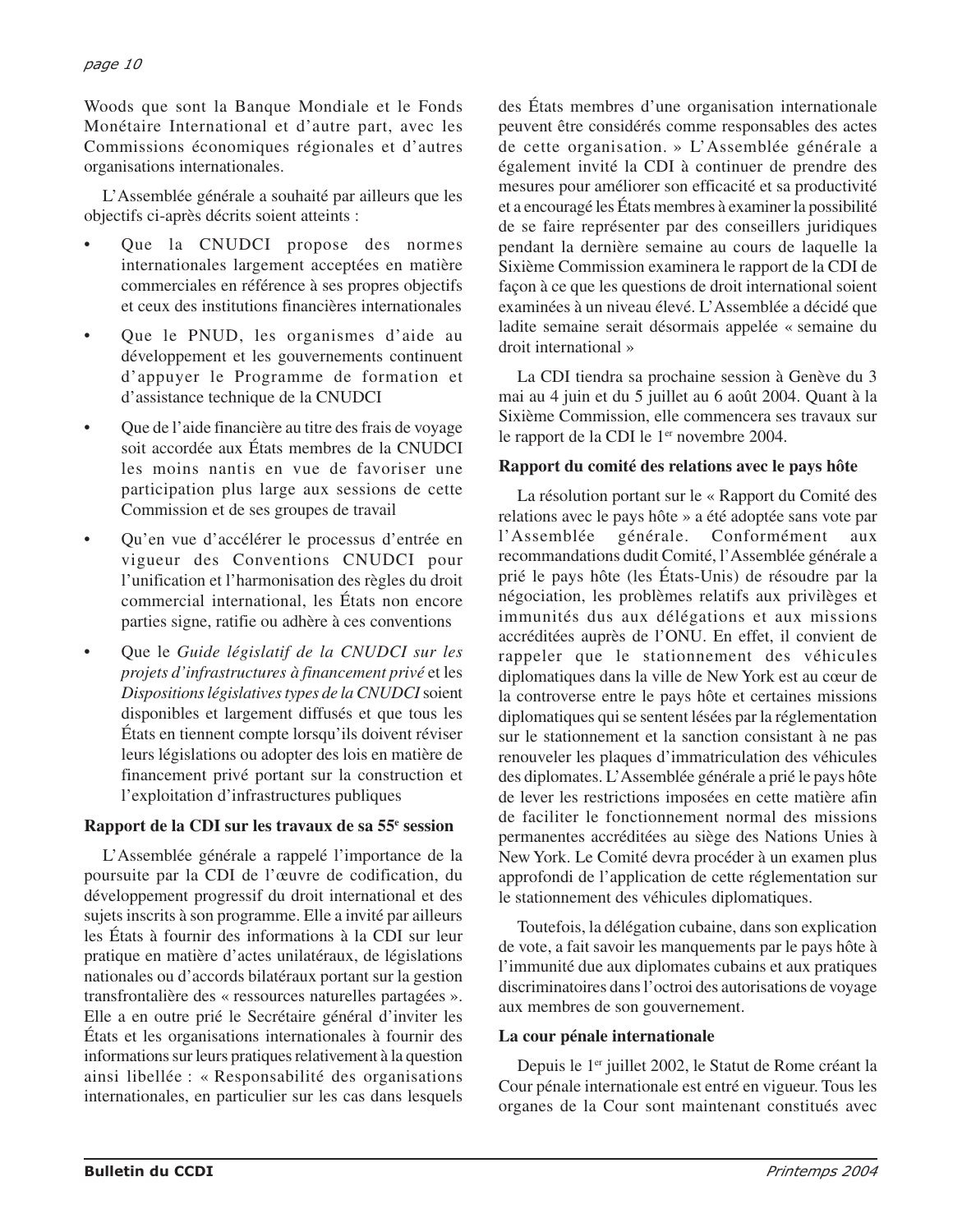l'élection des juges, du procureur et la nomination du greffier. L'Assemblée générale, après avoir adopté sans vote la résolution sur le Statut de Rome, a invité les États non parties à ce Statut d'envisager sa ratification, d'y adhérer et d'être parties à l'Accord sur les privilèges et immunités de la Cour pénale internationale. Un groupe de travail spécial sur le crime d'agression de l'Assemblée des États parties au Statut de Rome a été créé. Sur invitation de l'Assemblée générale, le Secrétaire général devrait prendre des dispositions en vue de la conclusion d'un accord régissant les relations entre l'ONU et la Cour pénale internationale. Par la voix de sa représentante, les

### sur le consensus acquis sur cette question. **Rapport du comité spécial de la Charte des Nations Unies**

États-Unis ont signalé qu'ils n'entendaient pas s'aligner

L'application des mesures préventives ou coercitives prises par le Conseil de Sécurité contre des États peut engendrer des effets non voulus, notamment des difficultés économiques à l'endroit d'États tiers. C'est le sens du rapport portant sur la résolution intitulée « La mise en œuvre des dispositions de la Charte des Nations Unies relatives à l'assistance aux États tiers touchés par l'application des sanctions ». Cette résolution a été adoptée sans vote. Toutefois, conformément à l'article 50 de la Charte des Nations Unies, l'Assemblée générale a invité le Conseil de Sécurité à engager des consultations avec les pays tiers souffrant des sanctions infligées à un État, mais qui entraînent des difficultés économiques pour ces derniers. Le groupe de travail officieux créé à cet effet, devra faire des recommandations en vue du renforcement de l'efficacité des sanctions prises par l'ONU. Par ailleurs, l'Assemblée générale a recommandé au Conseil de Sécurité la recherche d'une plus grande efficacité, de transparence et de rationalisation des méthodes de travail des comités des sanctions. Cependant, lorsque les sanctions économiques ont des conséquences graves sur des États tiers, l'Assemblée a donné la possibilité au Secrétaire général de nommer un représentant spécial ou le cas échéant, d'envoyer sur le terrain des missions d'établissement des faits qui évalueront la situation et, éventuellement, l'aide à accorder aux États concernés.

#### **L'élimination du terrorisme international**

L'Assemblée générale a adopté sans vote la résolution relative aux « mesures visant à éliminer le terrorisme international ». Après avoir énergiquement condamné la continuation des actes terroristes, elle a invité tous les États à prendre de nouvelles dispositions pour enrayer ce fléau conformément à la Charte de l'ONU, au droit international général et aux droits de l'homme. La prévention du terrorisme, selon l'Assemblée générale, passera par le renforcement de la coopération, notamment au niveau des échanges des informations, l'arrêt du financement ou tout support au terrorisme, la ratification par les États des conventions et protocoles sur la répression du terrorisme, l'adoption de législations nationales conformes au droit international, la reconnaissance des compétences des tribunaux de droit interne pour juger les auteurs d'actes terroristes, et la poursuite par le Comité spécial, créé en 1996 par l'Assemblée générale, de ses travaux sur l'élaboration d'un projet de convention sur le terrorisme international.

#### **La sécurité du personnel des Nations Unies et du personnel associé**

Il s'agit de la résolution intitulée « Portée de la protection juridique offerte par la Convention sur la sécurité du personnel des Nations Unies et du personnel associé » adoptée sans vote par l'Assemblée générale. En effet, la sécurité du personnel onusien se pose de plus en plus avec acuité, eu égard aux risques et périls auxquels celui-ci fait face. Sur recommandation de l'Assemblée générale, le Secrétaire général devrait « continuer à demander aux pays d'accueil d'accepter que les principales dispositions de la Convention soient incorporées dans les accords sur le statut des forces et des missions et les accords de siège qui seront négociés à l'avenir entre l'Organisation des Nations Unies et les États concernés… ». Le Secrétaire général peut, par ailleurs, prévenir le Conseil de Sécurité de l'existence d'un risque exceptionnel. Les mécanismes de protection qui existent actuellement pour le personnel de l'ONU et le personnel associé devraient s'étendre au personnel recruté sur place et qui est la principale victime des actes terroristes. Le Comité spécial créé par la résolution 56/ 89 se réunira du 12 au 16 avril 2004 en vue d'élargir la portée de la protection juridique offerte par la Convention sur la sécurité du personnel des Nations Unies et du personnel associé.

#### **Le clonage humain**

La Sixième Commission avait, par consensus, demandé à l'Assemblée générale la suspension de son examen de l'épineuse question du clonage humain jusqu'en 2005. Mais ce délai de deux ans avait créé un vide juridique qui avait été exploité et qui avait mené à des tentatives de clonage d'êtres humains à des fins de reproduction. Pour résoudre cette impasse, et surtout en raison des multiples implications éthiques, culturelles,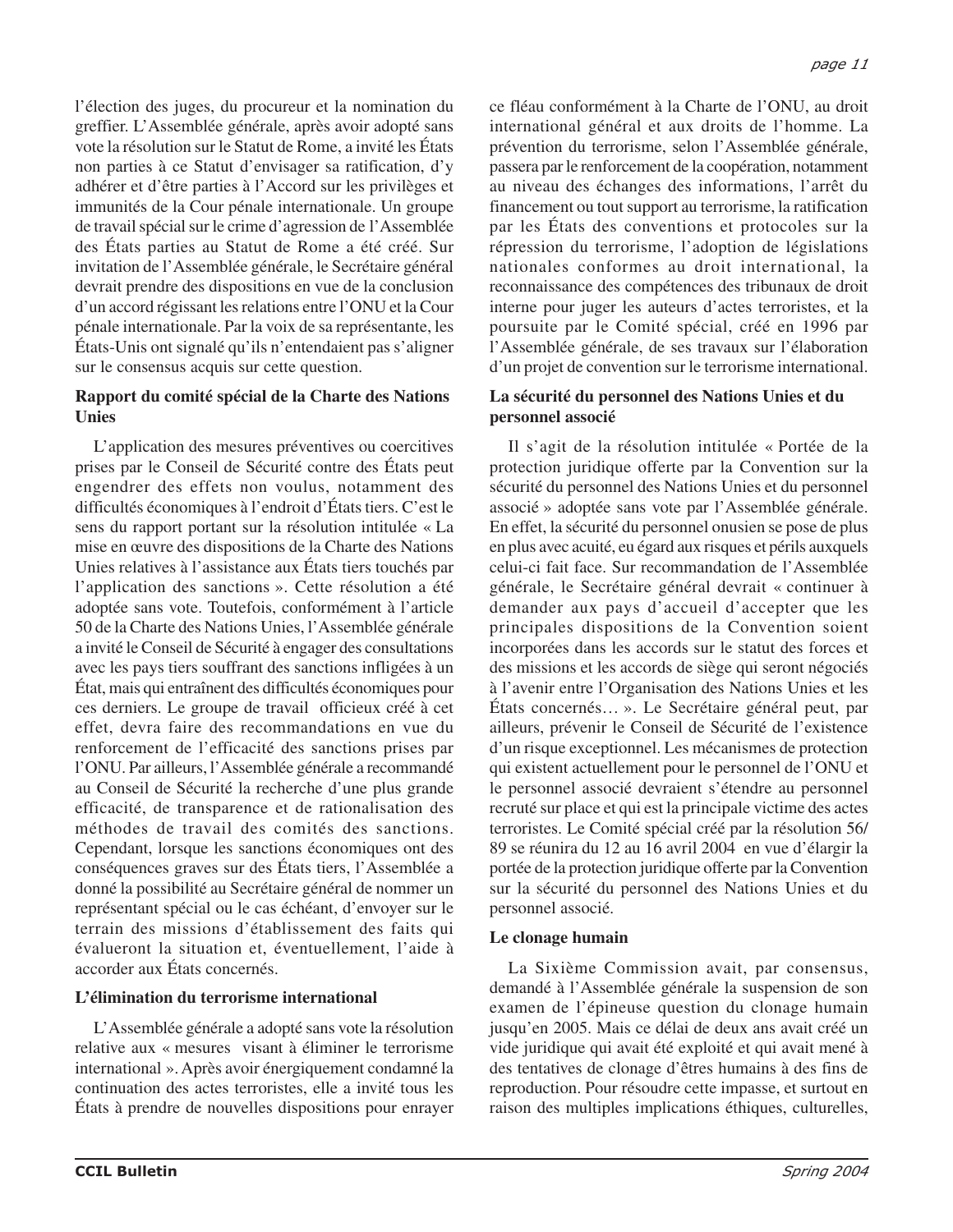médicales et religieuses soulevées par de telles démarches, la délégation du Costa Rica avait proposé purement et simplement l'interdiction absolue sur les territoires nationaux, du clonage humain sous toutes ses formes, notamment thérapeutiques et de reproduction, dans l'attente de l'adoption d'une convention internationale sur le clonage humain. En violation des procédures et certainement dans le but de trouver un compromis entre les positions contradictoires, l'Assemblée générale a décidé, contrairement au consensus trouvé en Sixième Commission, d'inscrire cette question à l'ordre du jour de sa prochaine session de 2004. Cette violation de procédure a été dénoncée par plusieurs délégations.

Sur le fond du problème, l'explication de vote de la Grande-Bretagne illustre parfaitement la controverse. Le représentant de ce pays a dit ceci : « Réaffirmant l'opposition totale de son gouvernement au clonage à des fins de reproduction, le représentant a déclaré que le Royaume-Uni était l'un des premiers pays à promulguer une législation spécifique pour bannir cette possibilité. Toutefois, sa délégation estime que la recherche sur tous les types de cellules souches, dont le clonage à des fins thérapeutiques, devrait être encouragée. Le Royaume-Uni ne sera jamais partie à aucune convention qui viserait une interdiction au niveau mondial sur le clonage à des fins thérapeutiques, ne participera pas à la rédaction d'une telle convention et ne l'appliquera pas au niveau national. Le Royaume-Uni continuera à autoriser la recherche sur le clonage à des fins thérapeutiques ».

#### **Développement progressif des principes et normes du droit international du nouvel ordre économique international et l'administration de la justice à l'ONU**

Ces deux points n'appellent pas de commentaires substantiels puisque l'Assemblée générale a simplement décidé, s'agissant du problème concernant le nouvel ordre économique international (NOEI), de renvoyer la question pour examen ultérieur. Quant au second point relatif à l'administration de la justice à l'ONU, l'Assemblée générale a modifié le statut du Tribunal administratif des Nations Unies avec effet à compter du 1er janvier 2004. Ce Tribunal sera composé de 7 membres de nationalités différentes et possédant une expérience judiciaire ou toute autre expérience juridique dans le domaine du droit administratif ou un domaine équivalent dans leur juridiction nationale.

#### **Les océans et le droit de la mer**

Après avoir reconnu que des progrès ont été réalisés

dans la mise en œuvre de la Convention de 1982 sur le droit de la mer, l'Assemblée a réaffirmé toute l'importance qu'elle accorde aux mesures de conservation des ressources marines. Face à la récurrence des difficultés liées aux pêcheries mondiales, notamment la surpêche, les pêches incidentes (non sélectives) et déprédatrices, les pêches illégales, non réglementées et non rapportées (*IUU Fishing*) dans les espaces maritimes sous juridiction des États côtiers, l'Assemblée a cru devoir insister sur les notions de viabilité des pêches, de gestion et d'exploitation durable des ressources, de diversité biologique marine, de gestion intégrée, sur l'approche écosystémique, sur l'approche fondée sur la précaution ainsi que sur les preuves scientifiques d'évaluation des stocks en vue d'assurer une meilleure conservation des ressources halieutiques.

L'Assemblée a en outre estimé qu'il y avait une urgence d'agir face à l'ampleur de certains problèmes. Il s'agit, entre autres de la dégradation du milieu marin du fait des pollutions causées par les marées noires, de la recrudescence des infractions attribuables aux navires et d'incidents liés à la sécurité de la navigation (la collision des navires, la production des cartes marines, la piraterie, les vols à mains armées). Elle a par ailleurs milité en faveur d'une redéfinition plus précise du terme « lien réel » ou « lien substantiel » (*genuine link*) entre le navire et l'État du pavillon. Il faut rappeler que pendant longtemps, cette défaillance a été à l'origine du phénomène des pavillons de complaisance ou des registres de libre immatriculation dont les conséquences néfastes sur la salubrité du milieu marin, la sécurité de la vie humaine en mer et du commerce maritime en général sont connues. Aussi, l'Assemblée a adopté le projet de résolution créant, d'ici 2004, le mécanisme de notification et d'évaluation systématiques à l'échelle mondiale de l'état du milieu marin, mécanisme qui sera constitué par un groupe d'experts de 24 membres

La surexploitation des ressources biologiques marines est un phénomène persistant du fait du manque de volonté politique des États concernés quant à l'application des conventions internationales auxquelles ils sont parties. L'évaluation mondiale de l'état du milieu marin devrait être placée sous l'Autorité de l'Assemblée générale. Cet organe doit discuter des problèmes de fond lors des réunions du Processus consultatif officieux ou pendant les réunions des États parties. L'Assemblée a exhorté les États qui ne l'ont pas encore fait de ratifier la Convention de 1982 et d'être parties à ses acccords d'application (ex :Accord de New York sur les stocks chevauchants et stocks grands migrateurs).≺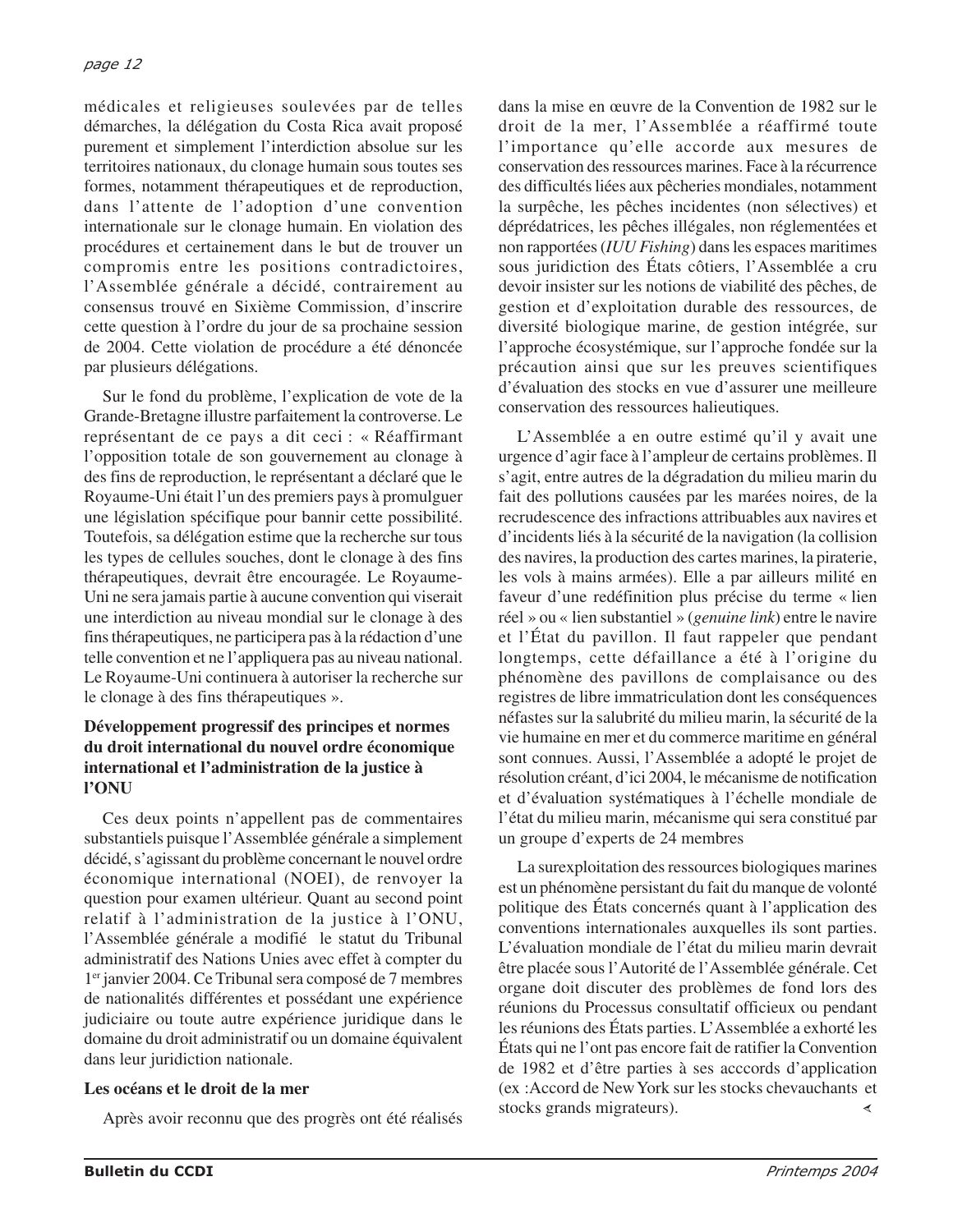## **Alien Tort Claims Act Hangs in the Balance**

#### **by Robin Hansen**\*

On March 30, 2004, the U.S. Supreme Court heard oral arguments for *Sosa v. Alvarez-Machain* and *Sosa v. United States*. <sup>1</sup> The cases, springing from a 1985 U.S. Drug Enforcement Agency sponsored kidnapping of a Mexican doctor, will be the Supreme Court's first ruling on the correct interpretation of the Alien Tort Claims Act.2 The US State Department and Department of Justice have strongly encouraged the Supreme Court to narrow the statute's previously interpreted scope, to such an extent that it may no longer be used to establish a cause of action.

Since *Filartiga v. Peña-Irala* in 1980*,* a succession of U.S. judgments have interpreted the ATCA as providing federal jurisdiction for alien tort claims that arise from violations of international law.3 In *Filartiga,* the father and sister of a Paraguayan minor who had been kidnapped and tortured to death sued a Paraguayan police official residing in the United States. In its resulting decision, the 2nd Circuit Court of Appeals held that the ATCA permitted claims based on serious violations of international human rights law.

The 9th Circuit Court of Appeals' *en banc* ruling in *Doe v. Unocal* is pending judgment in the *Sosa* cases.<sup>4</sup> The *Unocal* appeal concerns the liability standards applicable in ATCA claims, with allegations in this case including aiding and abetting forced labour, torture and extra-judicial execution. In contrast, the *Sosa* decisions will query the legitimacy of ATCA itself. The US

Department of Justice has argued that the  $9<sup>th</sup>$  Circuit decision in *Sosa v. United States*<sup>5</sup> wrongly infringed upon the Executive's role in enforcing national security, and that the ruling precludes federal agents from engaging in vital activities such as locating Osama Bin Laden.<sup>6</sup>

The major question before the Supreme Court in *Sosa v. Alvarez-Machain* is whether or not the ATCA creates a private cause of action or is merely a jurisdictiongranting provision. The US State Department and Department of Justice have urged the Supreme Court to adopt the latter interpretation, effectively ending claims under the ATCA. They contend that the ATCA could facilitate claims against US allies, thus impinging upon the Executive's role in foreign relations.<sup>7</sup> They also write that legal actions cannot arise from non-binding declarations such as the Universal Declaration of Human Rights and Freedoms, nor from ratified but non-selfexecuting treaties such as the International Covenant on Civil and Political Rights, for this would constitute a breach of the division of powers, enabling the Executive to make laws without the participation of the legislative branch.<sup>8</sup>

These arguments are countered by the Lawyers' Committee for Human Rights (LCHR) and the Rutherford Institute who have filed amicus briefs with the Supreme Court. They argue that the past 20 years of jurisprudence show a consistent US Appeals Court approach to ATCA cases, one that does not require a cause of action apart from the act itself.<sup>9</sup> Following the approach outlined in *Filartiga,* courts have held that only violations of well-established universally recognized norms of international law may constitute a claim under the ATCA. Thus, U.S. laws are not applied extra-

<sup>\*</sup> B.A. (Hons.), Third year LL.B. student at the University of Ottawa and M.A. candidate at the Norman Paterson School of International Affairs, Carleton University. Robin Hansen is also the CCIL student intern at the University of Ottawa for the academic year 2003-2004.

<sup>1</sup> *Sosa v. Alvarez-Machain,* 72 U.S.L.W. 3370 (U.S. Dec. 1, 2003); *United States v. Alvarez-Machain*, 124 S. Ct. 821 (U.S., Dec. 1, 2003); "Argument Calendar - For the Session Beginning March 22, 2004", online: U.S. Supreme Court <http:// a257.g.akamaitech.net/7/257/2422/12jan20041425/ www.supremecourtus.gov/oral\_arguments/ argument\_calendars/monthlyargumentcalmarch2004.pdf>. 2 28 USCS § 1350 (2002).

<sup>3</sup> *Filartiga v. Pena-Irala*, 630 F.2d 876 (2d Cir. 1980).

<sup>4</sup> *Doe v. Unocal Corp.*, 2003 Cal. Daily Op. Service 1388 (February 14, 2003); "Status of Pending En Banc Cases", online: 9th Circuit Court of Appeals <http:// www.ca9.uscourts.gov/ca9/Documents.nsf/0/ 26604b492ab620e58825685d00537e33/\$FILE/02-09- 04a.pdf>.

<sup>5</sup> *Alvarez-Machain v. United States*, 331 F.3d 604 (9d Cir. June 18, 2002).

<sup>6</sup> *United States v. Alvarez-Machain*, 124 S. Ct. 821 (U.S., Dec. 1, 2003) (Petition for a Writ of Certiorari), online: US Department of Justice <http://www.usdoj.gov/osg/briefs/2003/ 2pet/7pet/2003-0485.pet.aa.pdf>.

<sup>7</sup> *Sosa v. Alvarez-Machain,* 72 U.S.L.W. 3370 (U.S. Dec. 1, 2003) (Brief in Support of Petition) at 26, online: The Center for Justice & Accountability <http://www.cja.org/ legalResources/USBriefAlvarez.pdf>.

<sup>8</sup> *Ibid.* at 22.

<sup>9</sup> *Sosa v. Alvarez-Machain,* 72 U.S.L.W. 3370 (U.S. Dec. 1, 2003) (Amicus Brief), online: Human Rights First <http:// www.humanrightsfirst.org/international\_justice/w\_context/ ATCA\_Sosa\_amicus100703.pdf>.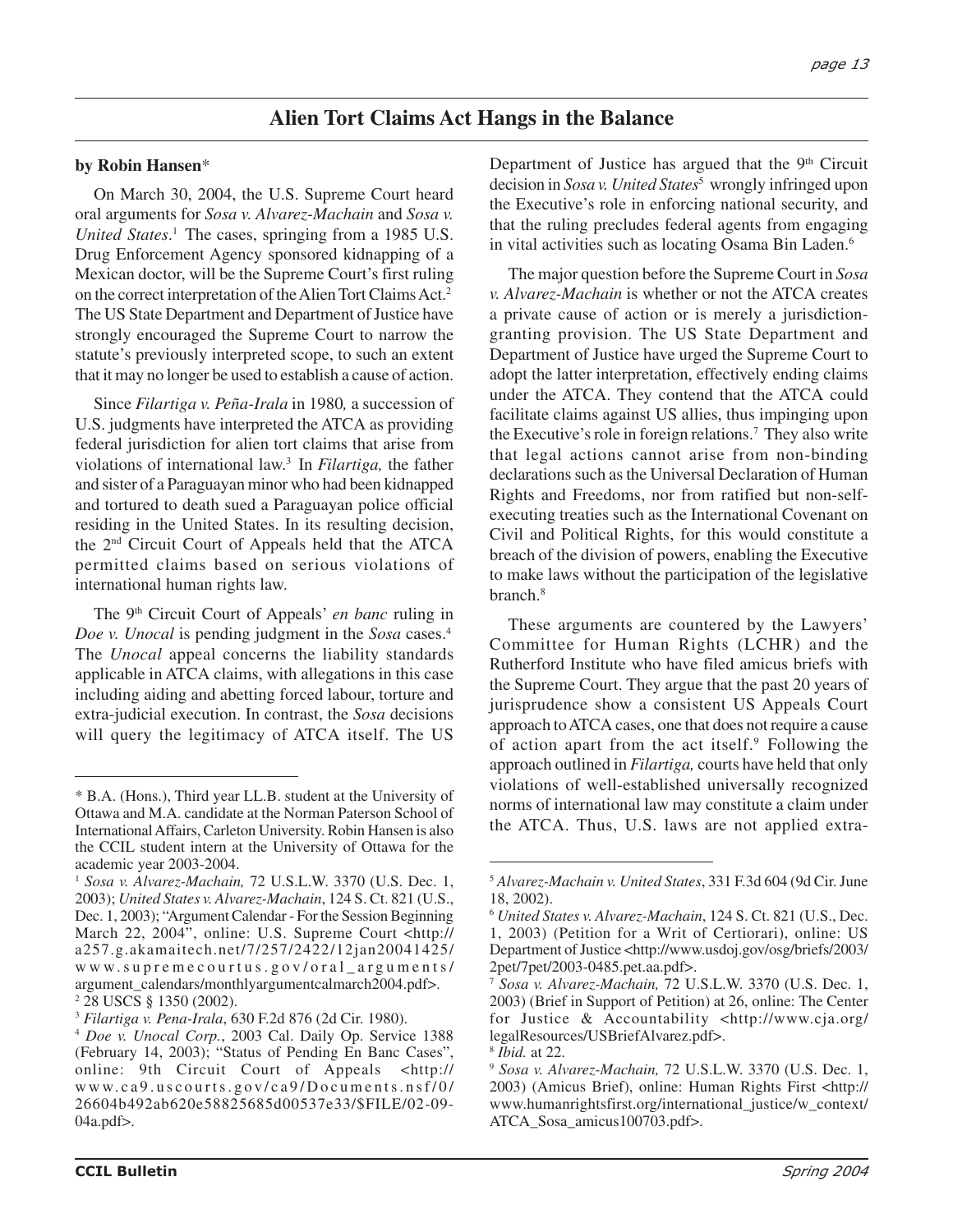territorially, thereby avoiding diplomatic friction, nor is the international law applied in ATCA cases the result of unchecked Executive power. Also, past ATCA cases show the courts' clear ability to separate meritorious claims from those that do not constitute violations of universal norms of international law. This analytical sophistication extends to courts' ascertaining as to whether claims relate to non-judiciable Executive Branch functions, and ought to fail for that reason.

The Supreme Court's response to such arguments will determine the future of ATCA litigation generally, as well as several current lawsuits, including *Unocal.* Among those cases pending is *Wiwa v. Royal Dutch Petroleum Company*, which has proceeded to examination for discovery after overcoming jurisdiction challenges and a motion for summary dismissal.<sup>10</sup>

With a decision expected in June or July, it remains to be seen how the Supreme Court will interpret the ATCA in the *Sosa* cases. However, an interpretation as proposed by the US Department of Justice and State Department will effectively repeal the act by adding a hitherto unknown cause of action requirement. A decision rendering the ATCA meaningless will create immunity for human rights violations, a move in direct opposition to the United States' stated objective of promoting the protection of internationally-recognized human rights. ≺

<sup>10</sup> *Wiwa v. Royal Dutch Petroleum Co*., 226 F.3d 88 (2d Cir. 14 September 2000), (Cert. Denied) 2001 U.S. LEXIS 2488 (26 March 2001); *Wiwa v. Royal Dutch Petroleum Co*., 2002 U.S. Dist. LEXIS 3293 (S.D.N.Y. Dist. Ct. 2002); "Wiwa v. Royal Dutch Petroleum/Wiwa v. Anderson: Description and Status", online: Center for Constitutional Rights < http://www.ccrn y .org/v2/legal/corporate\_accountability/ corporateArticle.asp?ObjID=sReYTC75tj&Content=46>.

# **A New Type of War**

#### *(continued from page 4 - suite de page 4)*

neutralising its deterrent and opening the door to an intervention there.

Negotiations between Washington and Pyongyang are stalled, with the Bush administration steadfastly refusing to hold bilateral talks. Thirteen countries are working with the US to develop co-operative mechanisms for interdicting shipments of missiles and weapons of mass destruction on the high seas - an initiative that will increase the pressure on a government that depends heavily on trading arms. Most American troops in South Korea have already been moved to the far south of the peninsula, beyond the range of North Korean artillery. B52 bombers and attack submarines have been deployed to Guam. Whatever happens, Bush has publicly admitted that he 'detests' Kim Jong-il, and this means that the North Korean leader is unlikely to enjoy four more years in power. But what if the first US strikes on North Korea's nuclear facilities were to come sooner rather than later? Blair has already readied himself to support a war that would be strongly opposed by Russia and China. He knows that this time there would be no Security Council resolution on which to hang an argument, that he and Bush would need allies wherever they could find them, and that life would again become sticky at home.

The extended form of the Bush doctrine fits the North Korean situation like a glove. Although North Korea is not an imminent threat, it could well become one -

especially if the Bush administration continues to provoke it. By selling missiles, nuclear weapons or associated technologies, it could also contribute to threats elsewhere; seen through this lens, Kim Jong-il is the proliferator Saddam might have been. And the tyranny and famine that haunt North Koreans fit nicely within Blair's conception of a responsibility to protect. Despite the absence of genocide, mass expulsion or systematic rape, North Koreans are unarguably both oppressed and brutalised.

There are millions of victims of genocide, expulsion and mass rape in northern Uganda, eastern Congo, south and west Sudan, although the presence of a few thousand British soldiers could put a stop to such crimes. Launching strikes against North Korean nuclear facilities involves risks of untold dimensions, not just to the people of the Koreas. The prime minister knows all this. But he's also a risk-taker, and he realises that his partner, the cowboy from Crawford, is not about to spend his second term policing the villages of Africa. And so, as Blair said in private during the lead-up to the Iraq war, you do what you can. Helping Bush dismantle another spoke in the axis of evil could end some suffering, and it will keep Blair centrally involved. The eager Englishman with the gift for words has been useful to Bush in the neverending hunt for airspace, bases, soldiers and cash. Sometimes a lawyer comes in handy, even when you're kicking ass. ∢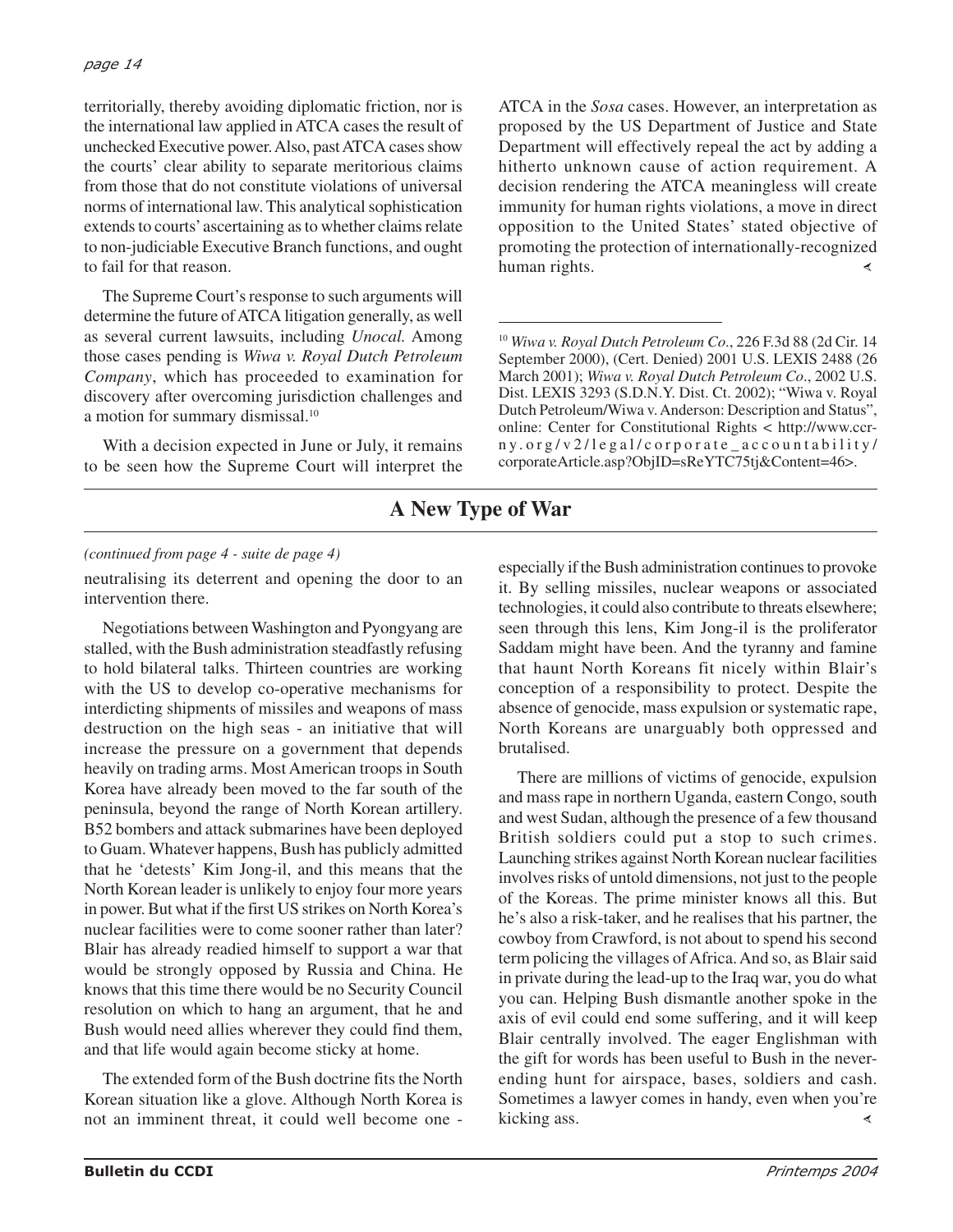## **Jessup International Law Moot Results**

This year's 45th Annual Phillip C. Jessup International Law Moot was held in Washington DC from March 28 to April 3, with teams participating from 83 countries and 539 law schools. Philippines' Ateneo de Manila University defeated the National University of Singapore to win the 2004 Jessup Cup, arguing before a Championship panel consisting of Professor M. Cherif Bassiouni, Judge Fausto Pocar, and Judge Maureen Harding Clark.

The problem, «The Case Concerning the International Criminal Court,» involved an ethnic conflict along the border of two fictional countries and addressed the International Criminal Court's jurisdiction to try nationals of States which do not support the Court's existence.

Canada was represented by National Champion the University of Toronto and National Runner-up the

University of Calgary, with the two teams finishing 20th and 60th respectively.

The Canadian National Division Tournament of the Jessup Competition was hosted this year by the University of British Columbia from February 11 to 14, 2004. York University finished third, after Toronto and Calgary, with the University of Victoria following in fourth place. First Place Memorials went to the University of Toronto, followed by the University of Western Ontario. Nicole Skuggedal of the University of Toronto won First Place Oralist, with Andrew Tischler of McGill University named Second Place Oralist. The Canadian Spirit of the Jessup Award went to Dalhousie Law School. (RH)

Sources: ILSA and http://www.shearman.com/jessup/ jessup\_index.html

# **Remarks of Judge R. St. J. Macdonald, C.C. upon Professor Donat Pharand being named Lifetime Honourary Chief Judge of the Canadian National Division Qualifying Tournament of the Philip C. Jessup International Law Moot Court Competition**

#### February 14, 2004

It is a special honour to send greetings and congratulations to the incomparable Donat Pharand, beloved teacher, author, consultant, welcoming and unforgettable colleague of all gathered with you this evening.

And who is this Donat Pharand, this big Teddy-Bear of a man with ringing laughter and magnetic personality?

When I think of Donat Pharand I usually start by thinking of his professional accomplishments, for which he is rightly famous throughout our country: - his achievements in legal education, teaching and research; his lasting contribution in bringing order to the seemingly chaotic presentation of the international law of the Arctic; his steadfast dedication to expanding collaborative opportunities for students, teachers and practitioners across Canada; his work as consultant and adviser to governments in Latin America, Asia and Africa; his service as an international judge.

As these matters come to mind, I realize again and again that without Professor Pharand's vision and personal commitment the international law community in Canada would not have been successful in fulfilling its role as the focal point for our subject in Canada.

But as I continue to reflect I soon turn away from the formal achievements and accolades — the Order of Canada, the Royal Society, the Read Medal — and in my mind's eye I see before me, although now covered with honours, the same man beside whom I sat in law school 55 years ago: - an enormously energetic, openhearted, wonderfully humane and clear-headed individual full of witty, astringent, irreverent comments, friendly, forgiving, loyal and delightful.

I smile to myself, a long slow satisfying smile, as I recall how at the end of any contact with Donat Pharand, however fleeting, you walk away full of admiration and pleasure, as if you were part of a special performance. As indeed you were.

Please add my voice to those shouting approval and gratitude for this national treasure.

#### R. St-J. Madconald

Judge at the European Court of Human Rights 1980-98 **Hon. President CCIL**∢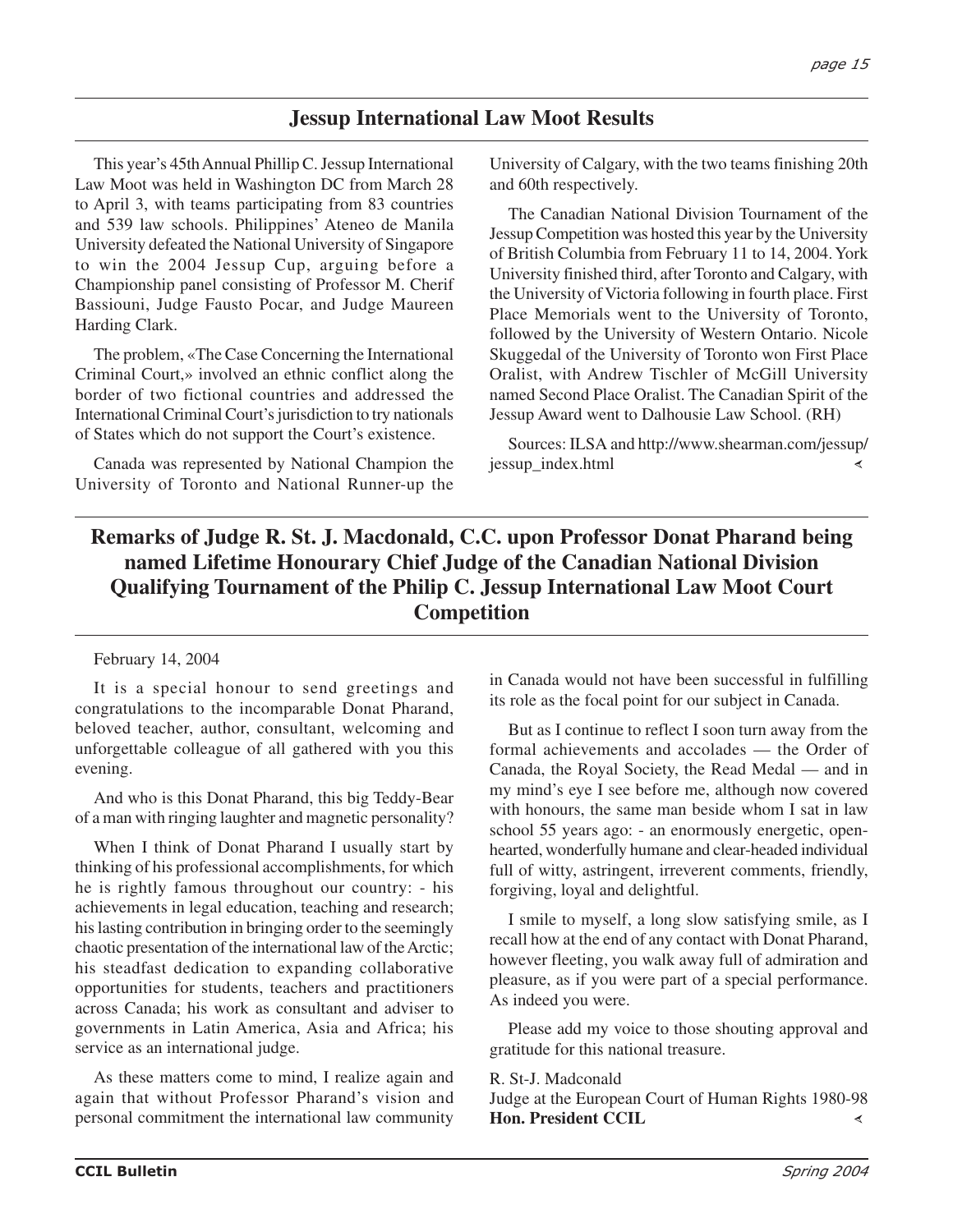# **Congrès annuel du CCDI (2004) L'imputabilité et la légitimité en droit international**

Le congrès du CCDI 2004 aura lieu cette année à Ottawa, du 14 au 16 octobre. La grande ligne de réflexion du congrès sera « L'imputabilité et la légitimité en droit international ». Élaborant à partir de ce thème, les co\h \r 1présidents du congrès, le professeur Don McRae et John Hannaford, sont à mijoter un programme à la fois varié et stimulant. Le professeur Thomas Franck, de la Faculté de droit de la New York University, prononcera le discours-programme lors de la séance inaugurale du congrès; il fera une réflexion sur son ouvrage de pionnier, « The Power of Legitimacy Among Nations », un peu plus d'une décennie après sa publication. L'ambassadeur Allan Rock, c.p., c.r., partagera lors du dîner ses impressions en tant que représentant permanent du Canada auprès des Nations Unies et en tant que membre émérite du Barreau canadien. Le professeur John Jackson, du Law Centre de la Georgetown University, prononcera une allocution lors de la seconde séance plénière sur les questions liées à la souveraineté, à la subsidiarité et à la gouvernance internationale. Enfin Jonathan T. Fried, le conseiller en politique étrangère du premier ministre, a été invité à nous faire part de sa perspective unique sur le thème du congrès lors du banquet.

En plus de ces séances plénières, les organisateurs ont prévu un forum sur l'emploi à l'intention des étudiants et des étudiantes et un bon nombre de séances de spécialistes pour la discussion de sujets divers se rattachant aux thèmes des séances plénières. Parmi ceuxci, mentionnons le trafic de personnes, la protection diplomatique, la prise de décision internationale et la réglementation interne, les normes de travail internationales, la souveraineté et le tiers monde ainsi que la transparence.

Cette année, le congrès du CCDI favorisera donc une participation engagée, en offrant maintes occasions d'échanger sur une grande variété de sujets d'intérêts pour les juristes et les spécialistes du droit international du milieu universitaire, de la pratique privée, de la communauté des organisations non gouvernementales et de la fonction publique.

# **CCIL Annual Conference (2004) Accountability and Legitimacy in International Law**

The 2004 CCIL Conference will be held this year in Ottawa between October 14 and 16. The conference will focus on « Accountability and Legitimacy in International Law ». Building on this theme, conference co-chairs Professor Donald McRae and John Hannaford are organising a varied and stimulating programme. Professor Thomas M. Franck of the New York University School of Law will deliver the keynote address to the first plenary session of the conference reflecting on his seminal work "The Power of Legitimacy Among Nations" more than ten years on. Ambassador Allan Rock, P.C., Q.C., will at the luncheon share his reflections as Canada's Permanent Representative to the United Nations and as a senior member of the Canadian bar. Professor John Jackson of the Georgetown University Law Centre will address the second plenary session on issues relating sovereignty, subsidiarity and international governance. Finally, Jonathan T. Fried, the Foreign Policy Adviser to the Prime Minister, has been invited to offer his unique perspective on the conference's theme at the banquet.

In addition to these plenary presentations, the organisers have arranged for a student job forum and for a range of panel discussions, which will be thematically linked to the plenary presentations. These include a panel on human trafficking, diplomatic protection, international decision making and domestic regulation, international labour standards, sovereignty and the third world, and transparency.

This year's CCIL conference thus promises to be an engaging forum for discussion of a wide range of topics of interest to academics, members of the private bar, the NGO community and government counsel.

John Hannaford Conference co-chair (translation by Hélène Laporte)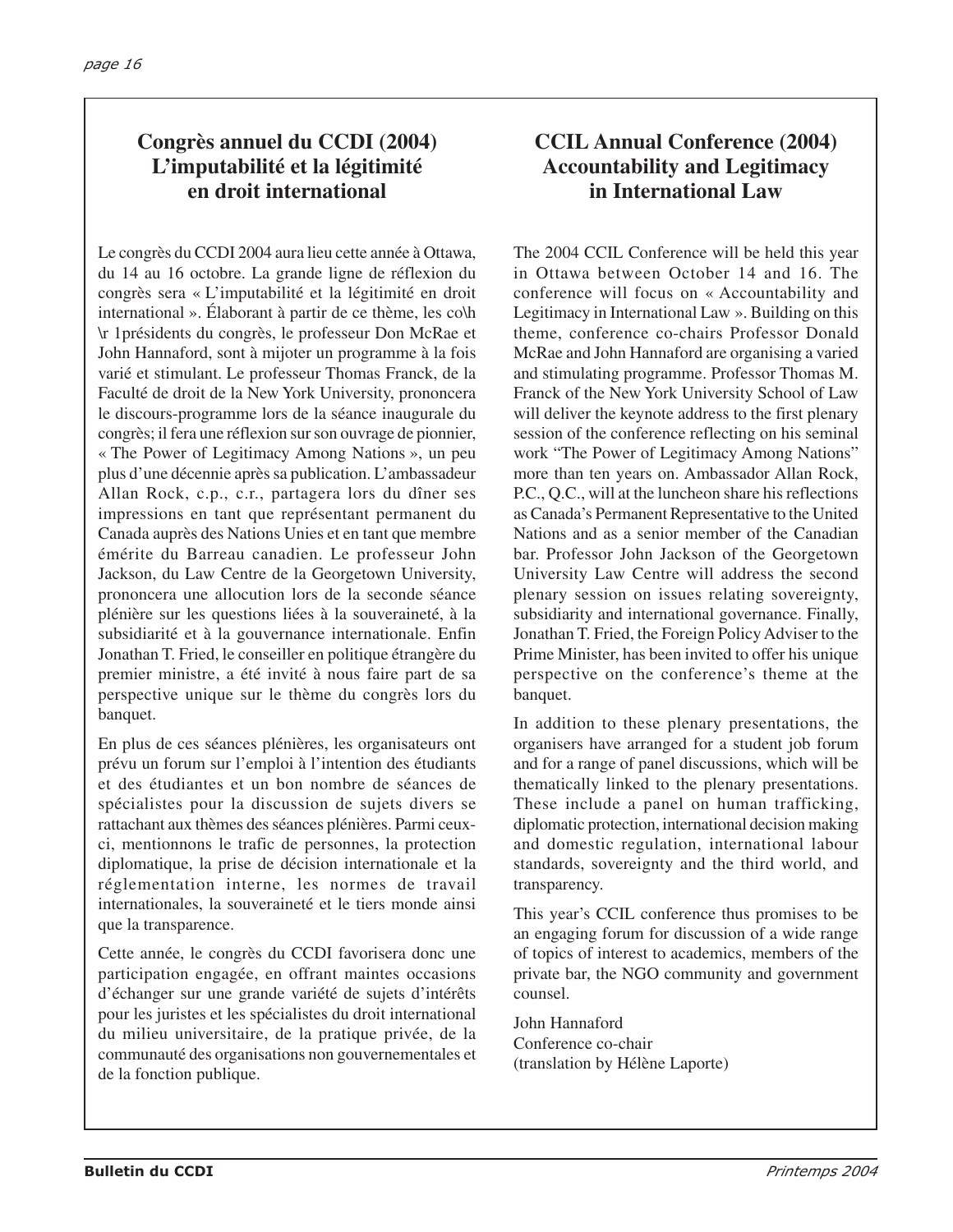## **Iraqi Special Tribunal: Prospects for Justice?**

#### **by Robin Hansen**\*

Despite present uncertainty in Iraq's security and vital services, past leaders are set to face trial by the *Iraqi Special Tribunal* as created by the *Statute of the Iraqi Special Tribunal* (SIST). The Iraqi Governing Council, made up of individuals selected by the Coalition Provisional Authority headed by U.S. Ambassador L. Paul Bremer III, passed the statute last December. Some commentators have questioned whether the laws of occupation permit the creation of such a tribunal;<sup>1</sup> however, any such breach pales in comparison with the pre-emptive invasion of Iraq itself, widely regarded as inconsistent with international law on the use of force.

A number of facts suggest that the tribunal could be open to highly damaging charges of dependence and partiality. Named as tribunal president is Salem Chalabi, nephew to the head of the Iraqi National Congress, a political opposition group funded by the U.S. since the gulf war. Also, evidence for war crimes charges is currently being assembled by U.S. Department of Justice officials.

These and other such details may not only influence the actual decision-making of the tribunal but will also undoubtedly influence the perception of the fairness of the tribunal's work. In addition, the SIST provisions themselves will also likely be problematic. An examination of key provisions of the statute reveals a process that inadequately protects the rights of the accused, and fails international standards of trial fairness, foregoing an opportunity to further the rule of law in Iraq.

Covering acts committed between July 17, 1968 and May 1, 2003, the tribunal has jurisdiction over crimes against humanity, war crimes and genocide, as well as Iraqi law crimes including attempting to manipulate the judiciary, wasting public assets and invasion of an Arab country. Only natural persons who are Iraqi nationals or residents may be charged.

Approximately 300,000 Iraqis were killed under the Ba'athists. Hussein himself is expected to be charged with genocide for the 1988 Anfal campaign against the Iraqi Kurds, which killed 100,000 people. Crimes against humanity and war crimes charges will also probably arise from the mass killings which served to quell the 1991 Iraqi uprisings as well as from the use of chemical weapons against Iranian soldiers and Kurdish civilians. Other charges will result from the repression of Marsh Arabs and forced minority expulsions in the North.

The statute contains no prohibition on capital punishment. Tribunal offenses which are criminal under Iraqi law, such as rape or murder, will be punished according to Iraqi law, which includes death by hanging. Where tribunal offenses are not crimes under Iraqi law, penalties will be as determined by the Trial Chamber judges (art. 24.e). As the tribunal has the authority to try any Iraqi, the death penalty could be fairly widely imposed and not just in high profile cases like that of Hussein. Yet international law militates against execution.

The official language of the tribunal is Arabic and the statute makes no provisions for the accused to be informed of a charge in a language he understands or to be granted the services of an interpreter at trial. Also, while the ICCPR bans prosecution of a person more than once for the same crime, the tribunal statute permits such an outcome with the approval of the Appeals Chamber.

The SIST protects the rights of the accused during trial, but it guarantees few rights during the investigation phase*.* It guarantees a right to consult a lawyer during questioning, but not the right to remain silent, to be informed of potential charges or to be free from coercion, duress, threat, torture or arbitrary detention/arrest. This exposes the accused to violations of the fundamental human right to be free from arbitrary arrest or detention.

Moreover, at article 17.a, the SIST provides that "the general principles of the criminal law will be... the Criminal Procedure Code of 1971, subject to the provisions of this statute and the rules made thereunder". At paragraph 218, the 1971 Code permits in certain circumstances, confessions obtained through physical coercion, a possibility which the tribunal statute does not directly rule out.

Also, the tribunal is not bound to use the criminal standard of proof beyond a reasonable doubt. The UN Human Rights Committee in its official comment to

<sup>\*</sup> B.A. (Hons.), Third year LL.B. student at the University of Ottawa and M.A. candidate at the Norman Paterson School of International Affairs, Carleton University. Robin Hansen is also the CCIL student intern at the University of Ottawa for the academic year 2003-2004.

<sup>1</sup> *Memorandum to the Iraqi Governing Council on 'The Statute of the Iraqi Speical Tribunal',* Human Rights Watch, (December 2003), online: <http://www.hrw.org/backgrounder/ meno/iraq121703.htm.> [hereinafter *Memorandum*] at 1.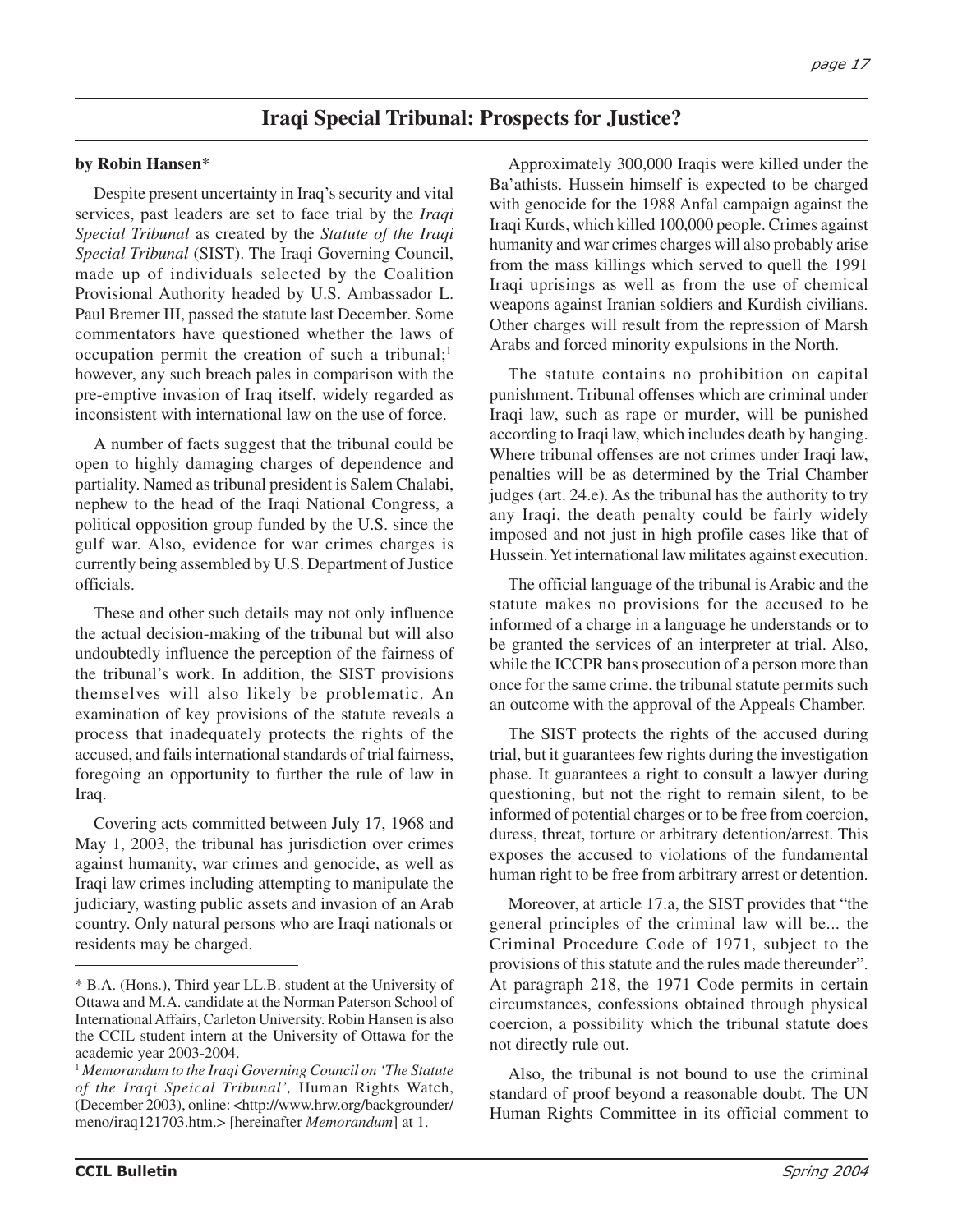article 14.7 of the International Covenant on Civil and Political Rights has stated that proof beyond a reasonable doubt is the appropriate standard to employ in criminal proceedings.

While the SIST requires that judges "be of high moral character, impartiality and integrity" with "qualifications required for the appointment to the highest judicial offices," it does not explicitly require that judges have experience in criminal proceedings. Instead it holds that during judges' selection "due account shall be taken of the experience of the judges in criminal law and trial procedures"(art. 5.a, 7.d). There is also no requirement that prosecutors be impartial or of high moral character.

The SIST provides that prosecutors and investigative judges act independently and prohibits them from seeking or receiving instructions from any official or other source (art. 7.j, 8.b). Unfortunately, no such provision applies to trial and appeals judges who will be responsible for sentencing.

The tribunal statute thus shows serious weaknesses in protecting the rights of the accused and the guarantee of a fair trial. Unfortunately, the tribunal has questionable potential to end the culture of impunity which for many years has plagued Iraq, and to a certain extent, the rest of the world.

# **Recent Member Publications**

#### **by Robin Hansen**

Recent publications by CCIL members are numerous and this update is far from complete. Upcoming books by CCIL members include Linda C. Reif's *The Ombudsman, Good Governance and the International Human Rights System* (Leiden; Boston: Martinus Nijhoff Publishers, 2004). Also, Edgar Gold, Aldo Chircop and Hugh M. Kindred have collaborated to write *Maritime Law* (Toronto: Irwin Law, 2004).

Members Joost Blom and Geneviève Saumier, together with Nicholas Rafferty, Marvin Baer, Elizabeth Edinger and Catherine Walsh wrote *Private International Law in Common Law Canada: Cases, Text, and Materials*, 2nd ed. (Toronto: Emond Montgomery Publications, 2003). Fabien Gélinas co-authored with Karim Benyekhlef *Le règlement en ligne des conflits: Enjeux de la cyberjustice* (Paris: Romillat, 2003). Members Ted L. McDorman and Douglas Johnston, working with Alexander J. Bolla and John A. Duff, produced *International Ocean Law* (Durham, NC: Carolina Academic Press, 2004) while Stéphane Beaulac published *The Power of Language in the Making of International Law* (Leiden: Martinus Nijhoff Publishers, 2004). Member Meg Kinnear along with David Sgayias, Donald Rennie and Brian J. Saunders penned *Federal Court Practice 2004* (Toronto: Carswell, 2004). As well, *Global Governance, Economy and Law: Waiting for Justice* (New York; London: Routledge, 2003), coauthored by Errol Mendes and Ozay Mehmet, was released.

Collections edited by CCIL members include Maureen Irish's *The Auto Pact: Investment Labour, and the WTO*

(The Hague; London; New York: Kluwer Law International, 2004) and Karen Knop's *Gender and Human Rights* (Oxford: Oxford University Press, 2003). Michael Byers edited with Georg Nolte *United States Hegemony and the Foundations of International Law* (Cambridge: Cambridge University Press, 2003). Obiora Chinedu Okafor along with Obijiofor Aginam edited *Humanizing Our Global Order* (Toronto: University of Toronto Press, 2003). *Capital Punishment : Strategies for Abolition* (Cambridge: Cambridge University Press, 2004) was edited by member William A. Schabas with Peter Hodgkinson.

## **N.B.**

In light of the sheer number of articles published by CCIL members and the therefore increased risk of omitting some, the decision was taken to concentrate on recently published books. I do hope that there have been no major omissions on this occasion. As indicated in my Editor's Notebook, I would be extremely grateful if members could alert me as to any recent publications in which they have been involved. (SL)

En raison du volume d'articles publiés par les membres du CCDI, et donc du risque accru d'en omettre, la décision a été prise de ne présenter que les livres récemment publiés. J'espère que ce relevé n'omet pas de parutions importantes. Tel que je l'indiquais dans mon cahier de la rédactrice, je serais extrêmement reconnaissante si les membres pouvaient m'aviser de nouvelles publications auxquelles ils ont participé.  $(SL)$ ∢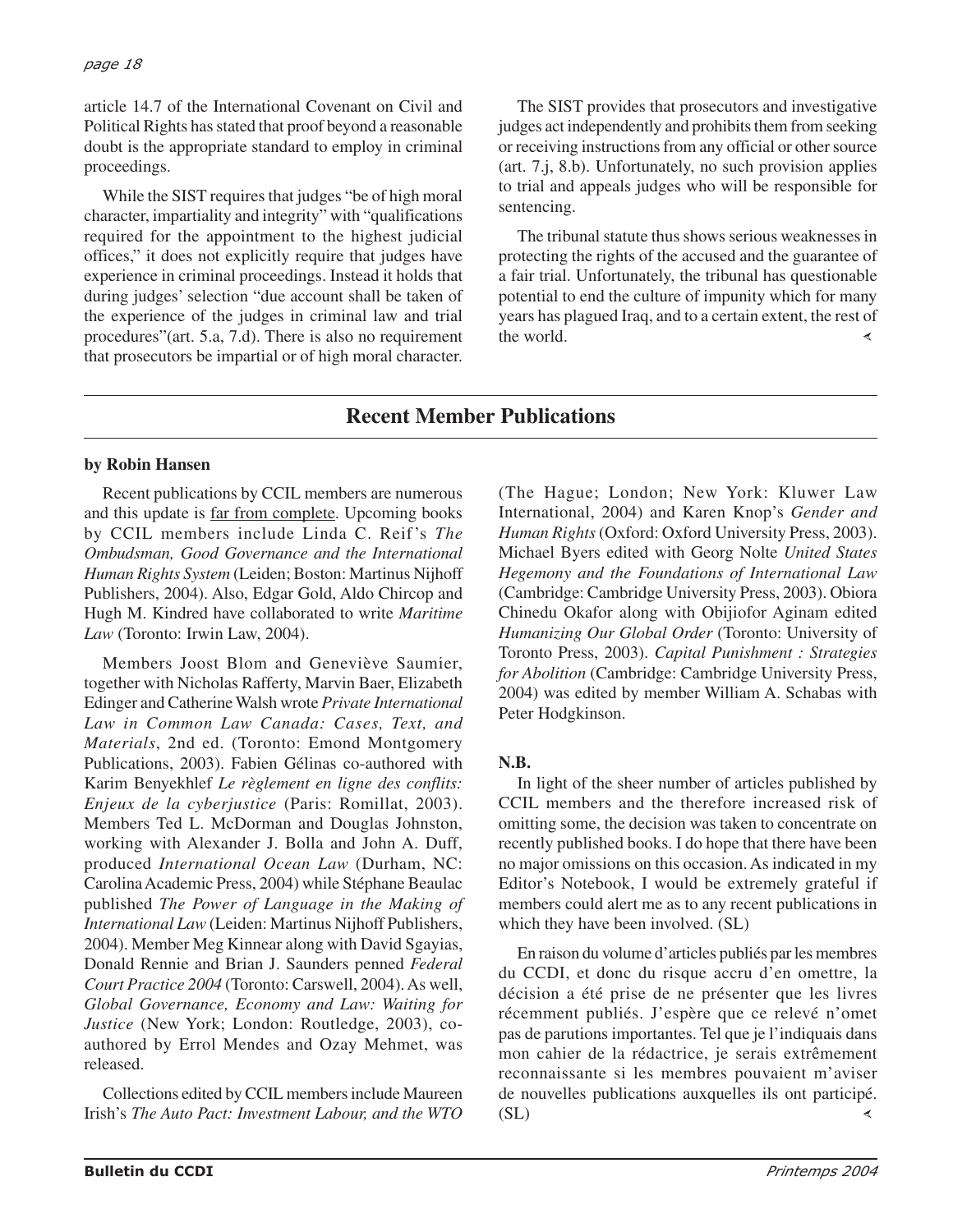## **Editor's Notebook**

Since the 2003 October conference, I've had the pleasure of discussing with a number of members their views on the Bulletin. One fairly common view has been that the Bulletin should not try and compete with the many learned and refereed journals which exist in the field of international law. Bulletin articles should be topical and to the point. Another strong point of view, and one that I share wholeheartedly, has been that the Bulletin should be a valuable tool in fostering a sense of community among Canadian international lawyers, scholars and diplomats. Members such as Michael Byers and Joanna Harrington, among others, have suggested that the Bulletin can and should play a vital role in keeping Canadian internationalists connected – for example, by tracking the career moves of CCIL members and their publications, highlighting international legal events at various faculties, research centres and governmental agencies, as well as reporting on the different international moot competitions.

Of course, for this project to succeed, the Bulletin will need input from across Canada. Therefore, in the coming months, I would like to try and find a contact member in each law faculty as well as at Justice and DFAIT and any other key institution. I very much hope that members will take a few moments and email me any news they would like to share with the CCIL membership and also to indicate whether they would be willing to act as a Bulletin contact. My full contact details are: Suzanne Lalonde, professeure, Faculté de droit, Université de Montréal, C.P. 6128, Succ. Centreville, Montréal (Qc), H3C 3J7. My phone number is (514) 343-7207 and my fax number is (514) 343-2199. My email address is: suzanne.lalonde@umontreal.ca. I would greatly appreciate your help in making such "community building" articles a regular feature of the Bulletin.

On a different note, I would like to extend a heartfelt thank you to Robin Hansen, this year's CCIL intern at Ottawa University, for all her hard work and support.

I also wish to thank Mme Hélène Laporte, assistant to the vice-dean of the French Common Law programme at the University of Ottawa, for her invaluable help in translating some of the English texts published in the Bulletin over the past year.

Suzanne Lalonde

∢

**Cahier de la rédactrice**

Depuis la conférence d'octobre 2003, j'ai eu le plaisir de discuter avec bon nombre de membres de la mission du Bulletin. Il semble être de l'avis de plusieurs que le Bulletin ne devrait pas tenter de faire concurrence aux nombreuses revues juridiques qui existent en droit international. Les articles du Bulletin devraient être concis et traiter de sujets d'actualité. De plus, et selon un autre point de vue auquel je me rallie d'emblée, le Bulletin devrait être un important outil de développement d'un sentiment d'appartenance à la communauté des internationalistes canadiens. Michael Byers et Joanna Harrington, parmi d'autres, ont souligné que le Bulletin pourrait et devrait permettre aux membres d'être informés, par exemple, des nominations et des nouvelles publications de nos membres, des évènements de droit international au sein des diverses facultés, centres de recherche ou ministères, et même des résultats des différents concours de plaidoiries de droit international.

Évidemment, pour qu'un tel projet réussisse, il faudra recueillir les informations pertinentes dans toutes les régions du Canada. Par conséquent, au cours des prochains mois, je vais tenter de trouver un membre contact dans chacune des facultés, aux ministères de la Justice et des Affaires Étrangères ainsi qu'au sein d'autres institutions importantes. J'apprécierais énormément recevoir de votre part toute nouvelle que vous aimeriez partager avec les membres du CCDI et, éventuellement, une note quant à votre intérêt à devenir l'un de ces contacts. Mes coordonnées sont les suivantes : Suzanne Lalonde, professeure, Faculté de droit, Université de Montréal, C.P. 6128, Succ. Centre-ville, Montréal (Qc) H3C 3J7. Mon numéro de téléphone est le (514) 343-7207 et mon numéro fax le (514) 343-2199. Mon adresse courriel est : suzanne.lalonde@umontreal.ca. Toute aide visant à consolider notre sentiment d'appartenance à la communauté des internationalistes canadiens par un échange d'informations sera grandement appréciée.

Dans un autre ordre d'idée, j'aimerais remercier chaleureusement Robin Hansen, la stagiaire CCDI à l'Université d'Ottawa (2003-2004), pour tout son excellent travail et pour sa très grande disponibilité.

Je souhaite également remercier Mme Hélène Laporte, adjointe à la vice-doyenne de la section de common law (programme français) à l'Université d'Ottawa, pour une aide inestimable dans la traduction de certains textes publiés dans le Bulletin au cours de la dernière année.

Suzanne Lalonde

 $\prec$